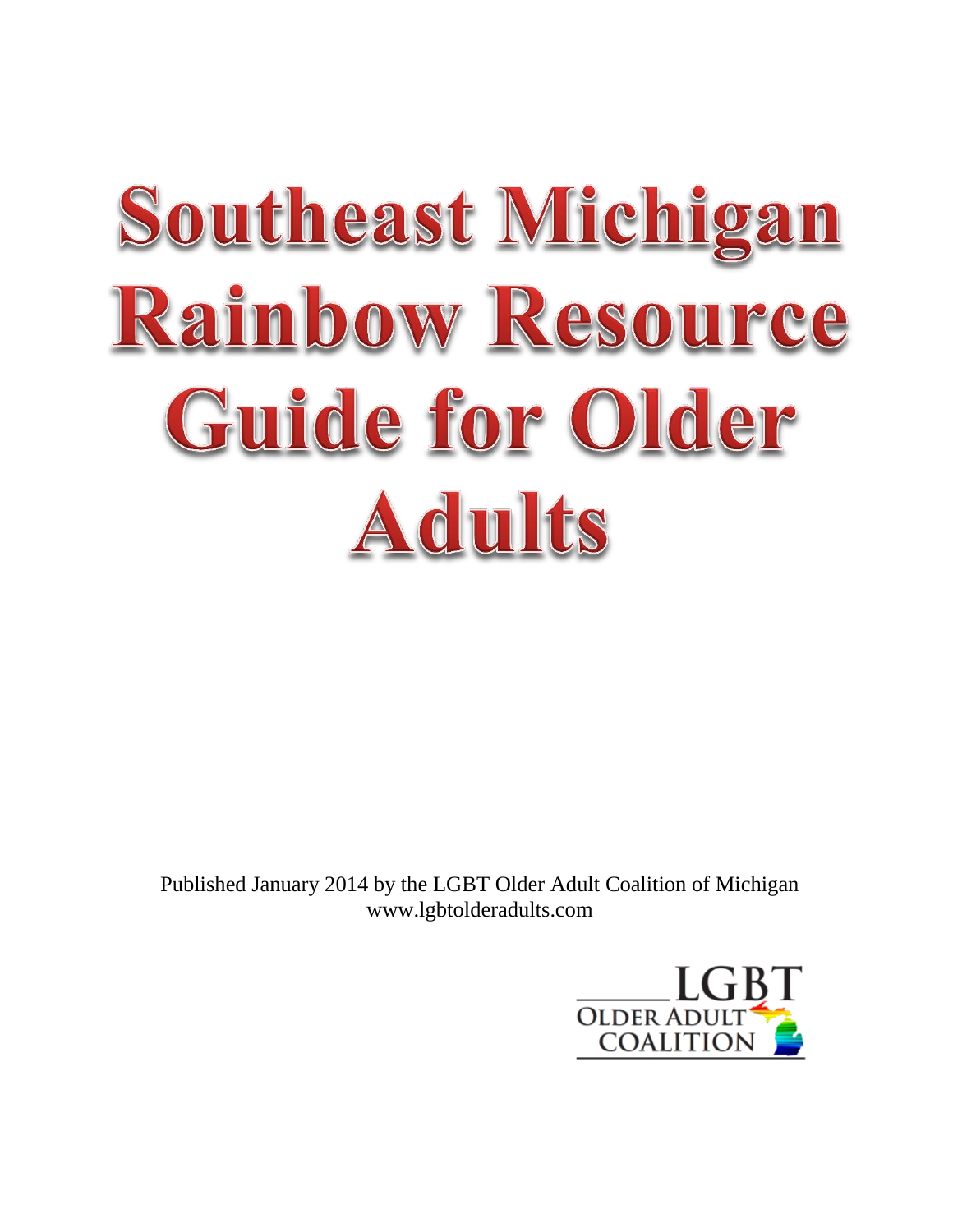# <span id="page-1-0"></span>**Table of Contents**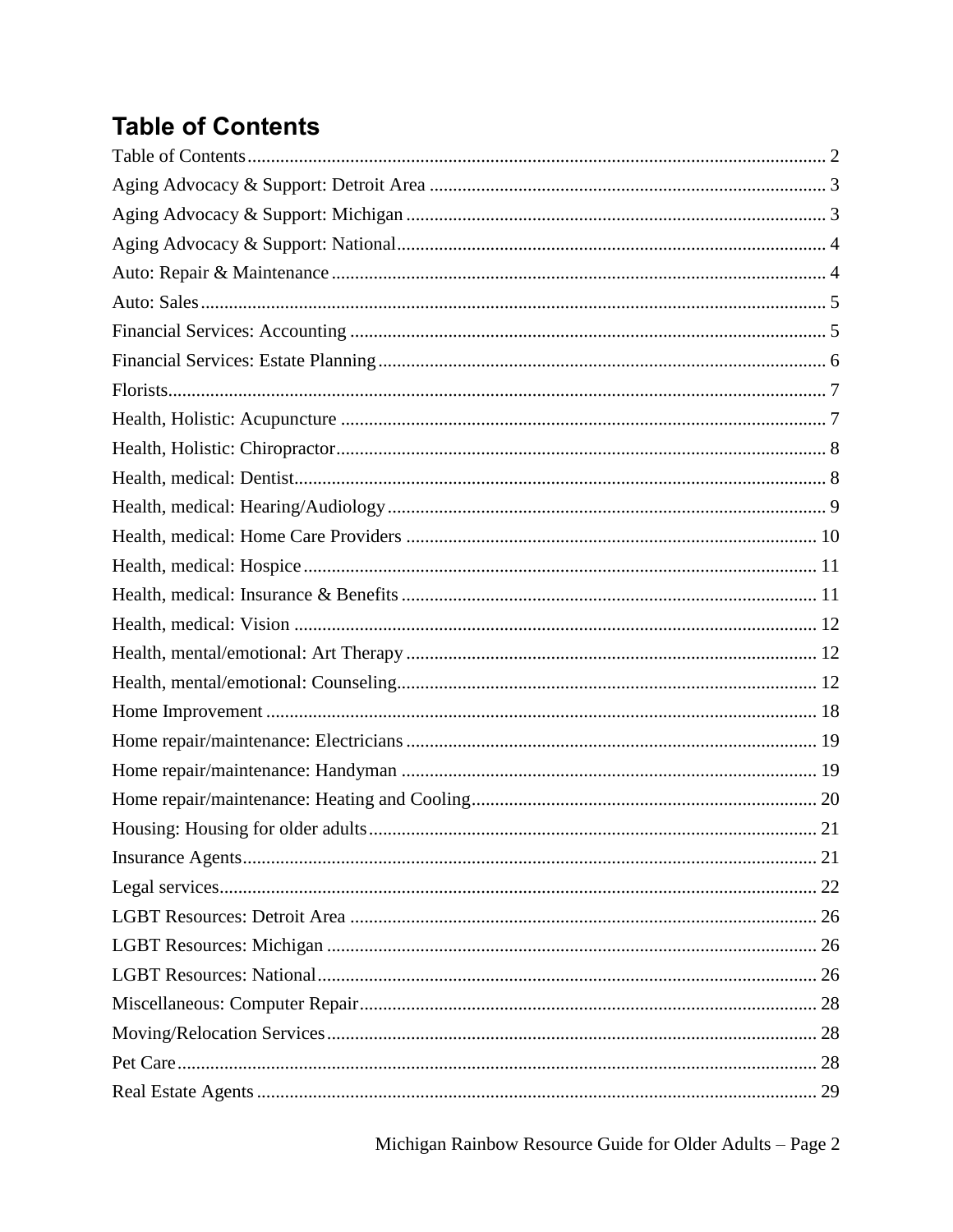# <span id="page-2-0"></span>**Aging Advocacy & Support: Detroit Area**

# **Area Agency on Aging 1-B**

29100 Northwestern Highway, Suite 400, Southfield 48034 *Phone:* (248) 262-0533; Fax: (248) 948-9691; Toll Free: (800) 852-7795 *Contact Person:* Natalie Pearce, LMSW *Email:* npearce@aaa1b.com *Website:* www.aaa1b.com *Specialist, Training & LGBT Programs*

# **Detroit Area Agency on Aging**

1333 Brewery Park Blvd. Suite 200, Detroit 48207 *Phone:* (313) 446-4444 #5310 *Contact Person:* Tammi Pollum *Email:* pollumt@daaa1a.org *Website:* www.daaa1a.org

#### **National Council of Jewish Women/ Greater Detroit Section**

26400 Lahser Rd., Ste. 306, Southfield 48033 *Phone:* (248) 355-3300, ext. 3; FAX (248) 355-9951 *Contact Person:* Susan Gertner, Executive Director *Website:* www.ncjwgds.org

#### **Seniors Wellness Group of Michigan**

221 South Main Street, Suite 201, Royal Oak 48067 *Phone:* (248) 398-6459; Cell: (248) 217-7952 *Contact Person:* Shannon Richardson, LBSW *Email:* shannonswgm@hotmail.com

# **The Senior Alliance- Area Agency on Aging 1-C**

3850 Second Street Ste. 100, Wayne 48184 *Phone:* (734) 727-2034 *Contact Person:* Dakima Jackson, MHSA *Email:* djackson@tsalink.org *Certified Local Long Term Care Ombudsman*

# <span id="page-2-1"></span>**Aging Advocacy & Support: Michigan**

#### **Adult Protective Services**

*Phone:* MI 24 hour abuse hotline: (800) 996-6228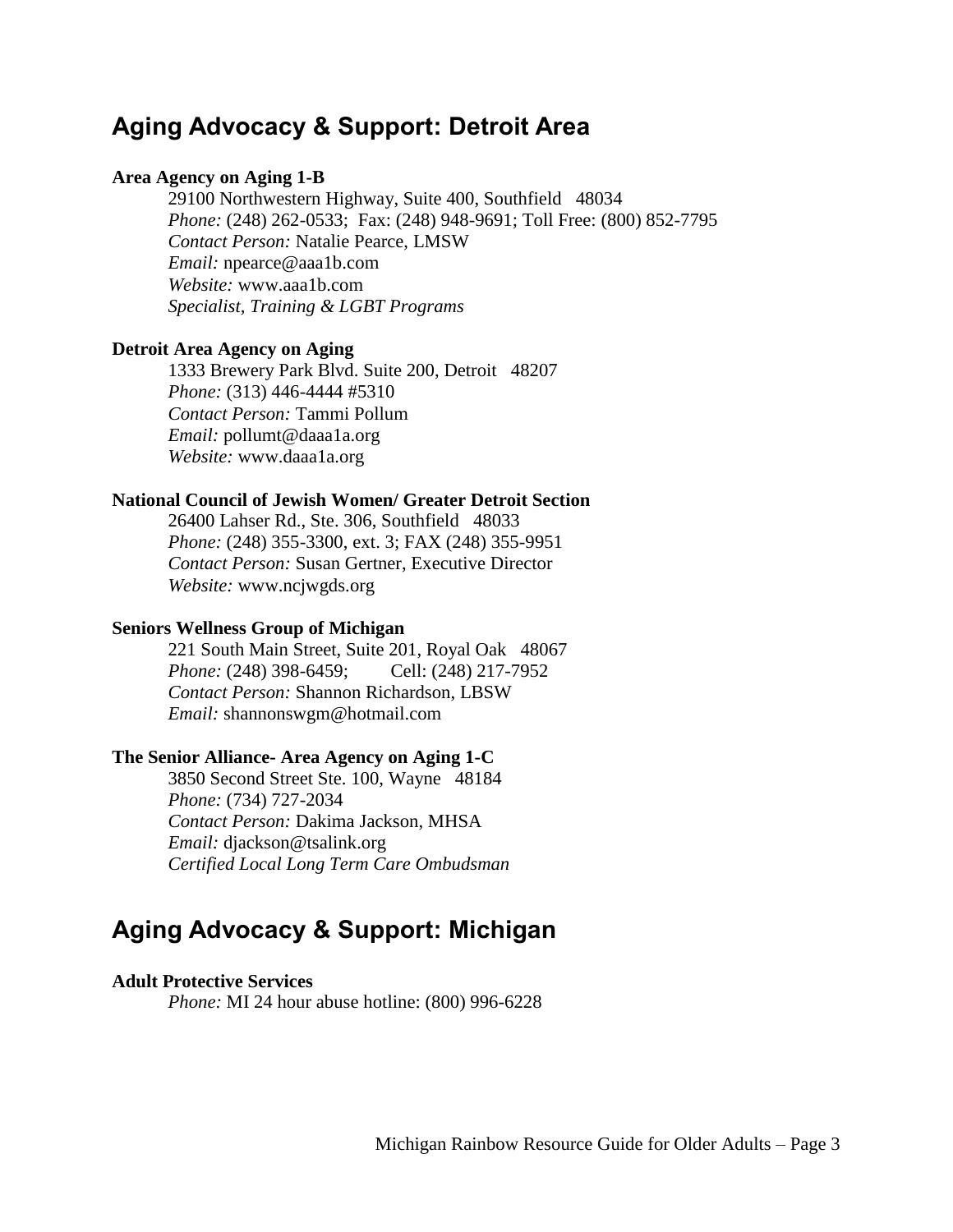## **Alzheimer's Association**

20300 Civic Center Drive, Ste. 100, Southfield 48076 *Phone:* (800) 272-3900 *Website:* www.alzgmc.org

# **Long Term Care Ombudsman Program**

*Phone:* (866) 485-9393 *Website:* www.michigan.gov/misenio *The Long Term Care Ombudsman program was created to help address the quality of care and quality of life experienced by residents who reside in licensed long term care facilities such as nursing homes, homes for the aged, and adult foster care facilities. The Long Term Care Ombudsman program investigates complaints, suggests remedies, and assists with resident rights, payments, issues, guardianship, and nursing home placement.*

# **Michigan Consumers for Healthcare**

1223 Turner St, Suite G1, Lansing 48906-4369 *Phone:* Cell: (989) 780-3093 *Contact Person:* Ryan J. Sullivan, J.D. *Email:* Ryan@consumersforhealthcare.org *Website:* www.consumersforhealthcare.org

# <span id="page-3-0"></span>**Aging Advocacy & Support: National**

# **National Council on Aging (NCOA)**

1901 L Street, NW, 4th Floor, Washington, DC 20036 *Phone:* (202) 479-1200 *Website:* http://ncoa.org/

# <span id="page-3-1"></span>**Auto: Repair & Maintenance**

# **Great Lakes Collision**

110 W. Ten Mile Rd., Madison Hts. 48071 *Phone:* (248) 543-8018; FAX: (248) 543-0930 *Contact Person:* Andrew Beesley *Free pick up/delivery service; we work with all insurance companies; great rates on lease turn ins; fast and free estimates; 100% customer satisfaction is our goal*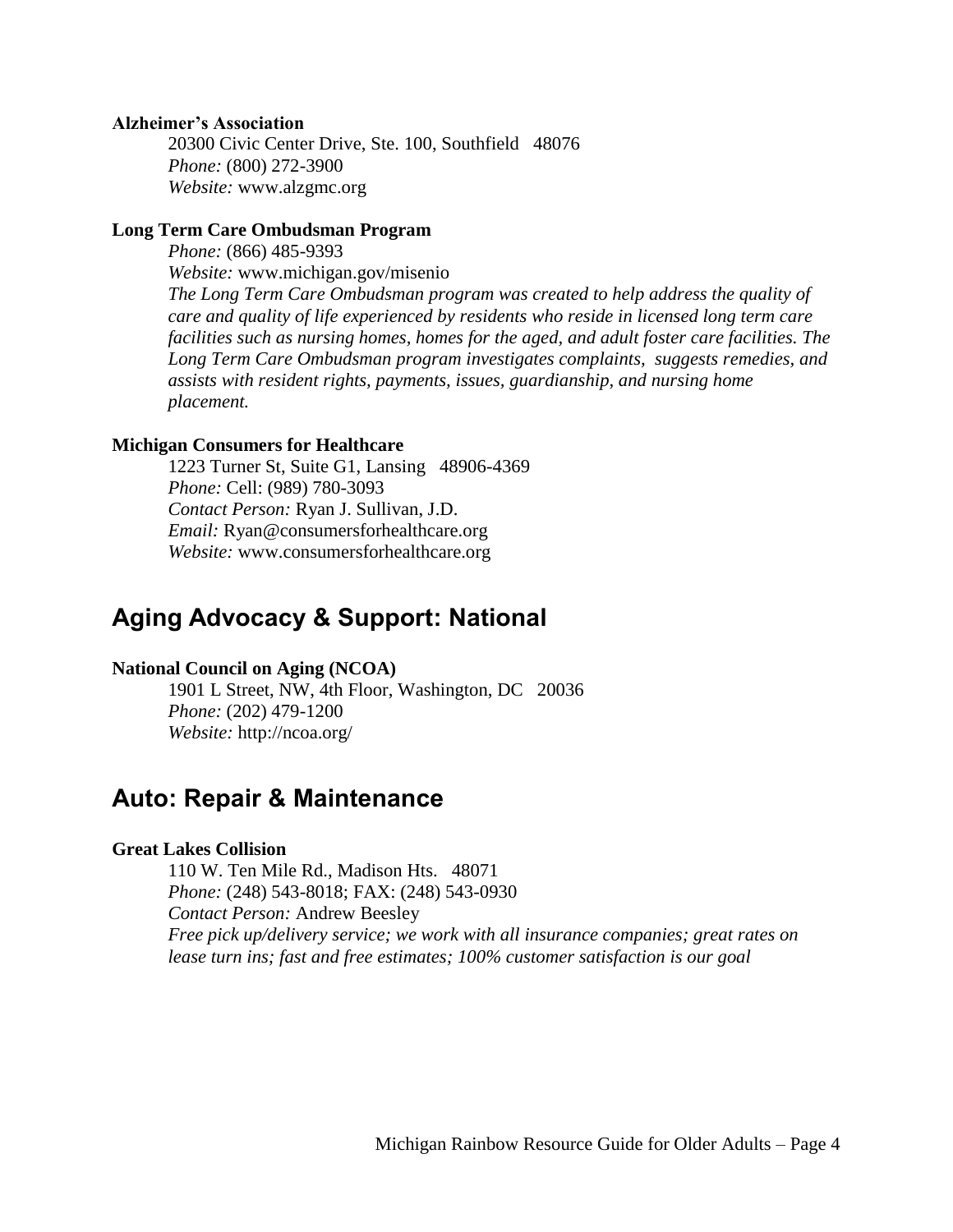#### **Orion Automotive Services**

3340 West Liberty, Ann Arbor 48103 *Phone:* (734) 995 3188 *Contact Person:* Michael Rodriguez *Email:* Michael@oriona2.com *As the reliable car of choice for many professionals, these highly engineered cars and SUVs require expert care and service, which they will receive from us. In the unfortunate event you have a breakdown, accident or develop unexpected mechanical problems, call us for concierge service. Or better yet, contact us for factory-scheduled maintenance to save over dealership costs. And be sure to ask about our \$50 off specials.*

# <span id="page-4-0"></span>**Auto: Sales**

#### **Fairlane Ford**

14585 Michigan Ave., Dearborn 48126 *Phone:* (313) 216-1072 *Contact Person:* Randy T. Woods

## **Subaru-Hodges Imported Cars, Inc**

23100 Woodward Ave., Ferndale 48220 *Phone:* Tollfree: (877) 547-8825; Main: (248) 547-8800 *Contact Person:* Felipe Mendiola, Sales Manager

# **Suburban Buick GMC**

21800 Woodward Ave., Ferndale 48220 *Phone:* (248) 582-5738; FAX: : (248) 547-2491 *Contact Person:* Kevin Tierney

# <span id="page-4-1"></span>**Financial Services: Accounting**

# **Frank, Hirsch, Subelsky & Freedman, PC**

30600 Northwestern Hwy, Ste. 305, Farmington Hills 48334 *Phone:* Tel: (248) 855-6616; Fax: (248) 855-2616 *Contact Person:* Dennis Frank, CPA *Email:* Dennis@fhsfcpa.com *Website:* www.fhsfcpa.com

# **Harbour Tax and Accounting**

1220 E Eleven Mile Road, Royal Oak 48067 *Phone:* Tel: (248) 399-7331; Fax: (248) 414-3848 *Contact Person:* Diane R. Harbour, EA, AFA *Email:* diane@harbourtaxaccounting.com *Website:* www.harbourtaxaccounting.com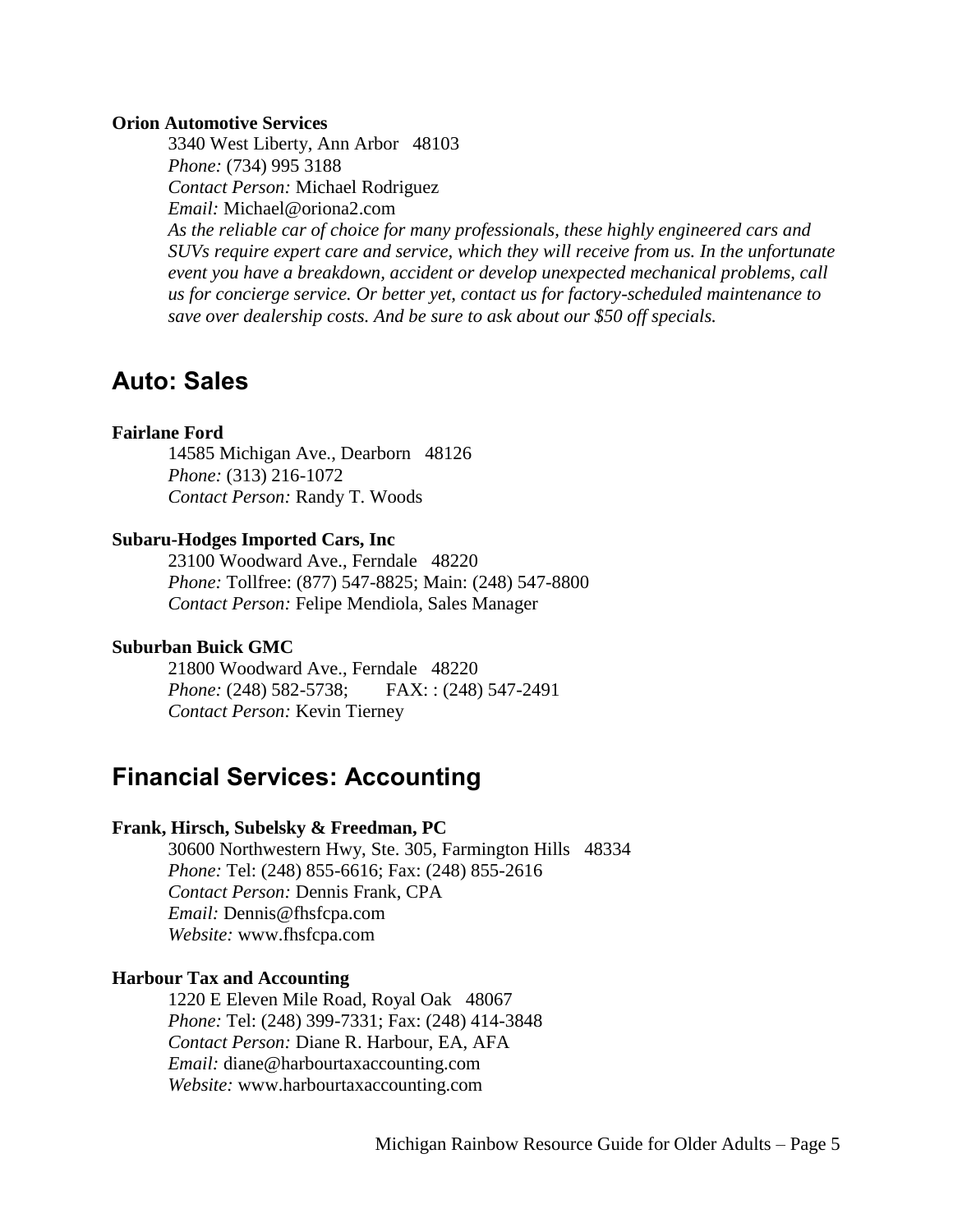## **Hollander Ellison and Associates, PC**

6960 Orchard Lake Rd, Ste. 235, West Bloomfield 48322 *Phone:* Tel: (248) 626-1000; Fax: (248) 626-1996 *Contact Person:* Terry Ellison, CPA *Email:* tellifrog@aol.com

# **Hollander Ellison and Associates, PC**

6960 Orchard Lake Rd, Ste. 235, West Bloomfield 48322 *Phone:* Tel: (248) 626-1000; Fax: (248) 626-1996 *Contact Person:* Martin W. Hollander, CPA

## **Julia Pais Accounting Services LLC**

*Phone:* (248) 229-2047; FAX: (313) 286-8937 *Contact Person:* Julia Pais, MSF *Email:* juliapais@paisaccounting.com *Website:* www.paisaccounting.com

# <span id="page-5-0"></span>**Financial Services: Estate Planning**

#### **Ameriprise Financial Services**

26777 Central Park Blvde, Ste. 350, Southfield 48076 *Phone:* (248) 827-1230 *Contact Person:* Kevin T. Ferhadson *Email:* kevin.t.ferhadson@ampf.com *Website:* www.Ferhadson.com

# **Harbour Tax & Accounting**

1220 E. Eleven Mile Road, Royal Oak 48067 *Phone:* (248) 399-7331; Fax: (248) 424-3848 *Contact Person:* Diane R. Harbour, EA, AFA *Email:* diane@harbourtaxaccounting.com *Website:* www.harbourtaxaccounting.com

#### **Raymond James/Berkley**

3336 W. Twelve Mile Road, Berkley 48072 *Phone:* (248) 399-3245; cell: (586) 914-1259 *Contact Person:* Reid Beyerlein, Branch Manager *Email:* reid.beyerlein@raymondjames.com *Website:* www.raymondjames.com/BerkleyMI

#### **Timothy Burke**

*Phone:* (810) 797-4187 *Contact Person:* Timothy Burke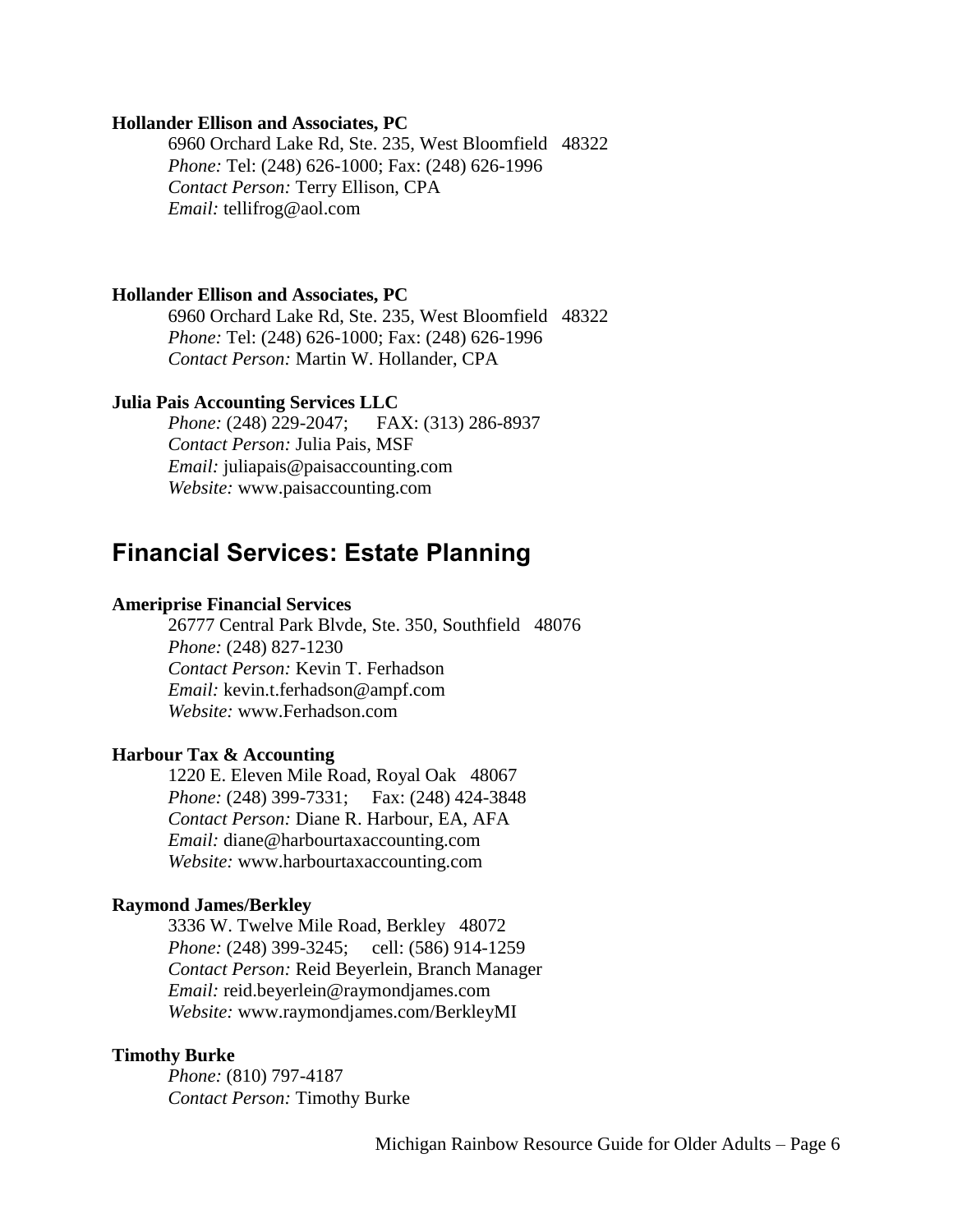# <span id="page-6-0"></span>**Florists**

# **Ashley's Flowers**

333 E. Jefferson Ave., Millender Center, Detroit 48226 *Phone:* (313) 222-1777 *Website:* www.ashleysflowers.com

# **Blossoms**

33866 Woodward Ave., Birmingham 48009 *Phone:* (248) 644-4411; (888) 820-6597 *Email:* customerservice@blossomsbirmingham.com *Website:* www.blossomsbirmingham.com

# **Blumz - Ann Arbor**

540 Avis, Ann Arbor 48108 *Phone:* (248) 398-5130 *Website:* http://www.blumz.com

#### **Blumz - Detroit**

660 Woodward Ave, Detroit *Phone:* (313) 962-4506 *Website:* http://www.blumz.com

#### **Blumz - Ferndale**

503 E Nine Mile Rd, Ferndale 48220 *Phone:* (248) 398-5130 *Website:* http://www.blumz.com

# <span id="page-6-1"></span>**Health, Holistic: Acupuncture**

## **Detroit Community Acupuncture**

87 E. Canfield St., Ste. 1300, Detroit 48201 *Phone:* (313) 831-3222 *Contact Person:* Nora Madden *Email:* info@detroitcommunityacupuncture.com *Website:* www.detroitcommunityacupuncture.com

## **Monica Mae Klemmer, NCCAOM**

7001 Orchard Lake Road, Ste. 132, West Bloomfield 48322 *Phone:* (248) 737-7126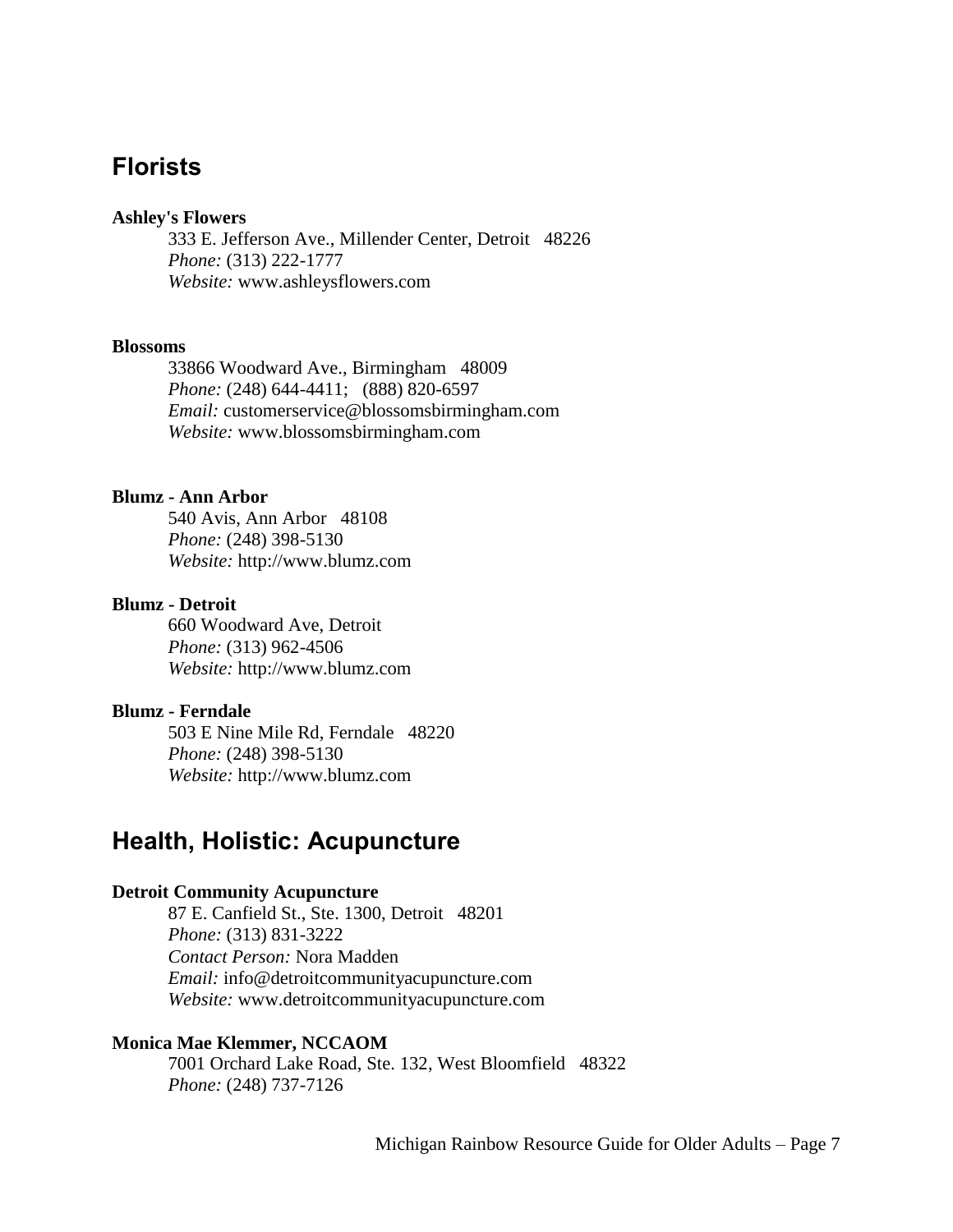# <span id="page-7-0"></span>**Health, Holistic: Chiropractor**

# **Gateway Wellness Center**

5600 W. Maple, Ste. A110, West Bloomfield 48322 *Phone:* (248) 737-9494 *Contact Person:* Eric M. Mintz, DC *Website:* www.gatewaywellnesscenter.com

## **Madison Heights Chiropractic**

28107 John R. Road, Madison Heights 48071 *Phone:* (248) 542-3492 *Contact Person:* Allen E. Kash

## **Triangle Chiropractic**

19650 Harper Ave. #107, Grosse Pointe Woods 48236 *Phone:* (313) 885-9496 *Contact Person:* John L. Tsakos, DC *Email:* drjphn99@aol.com *Website:* www.triangleclinic.com

# <span id="page-7-1"></span>**Health, medical: Dentist**

## **Arbor West Dental**

6276 Jackson Road, Ann Arbor 48103 *Phone:* (734) 222-3636 *Contact Person:* Jamaulddin Shariff, DDS *Email:* info@arborwestdental.com *Website:* www.arborwestdental.com

# **Joel S. Egnater, DDS**

26789 Wooodward Ave. #101, Huntington Woods 48070 *Phone:* (248) 399-4455 *Contact Person:* Joel S. Egnater, DDS

## **Kaz Advanced Dentistry**

31700 Telegraph Rd., Ste. 100, Bingham Farms 48025 *Phone:* (248) 433-6000; fax: (248 433-3650 *Contact Person:* John E. Kazanowski, DDS *Website:* www.drkazdds.com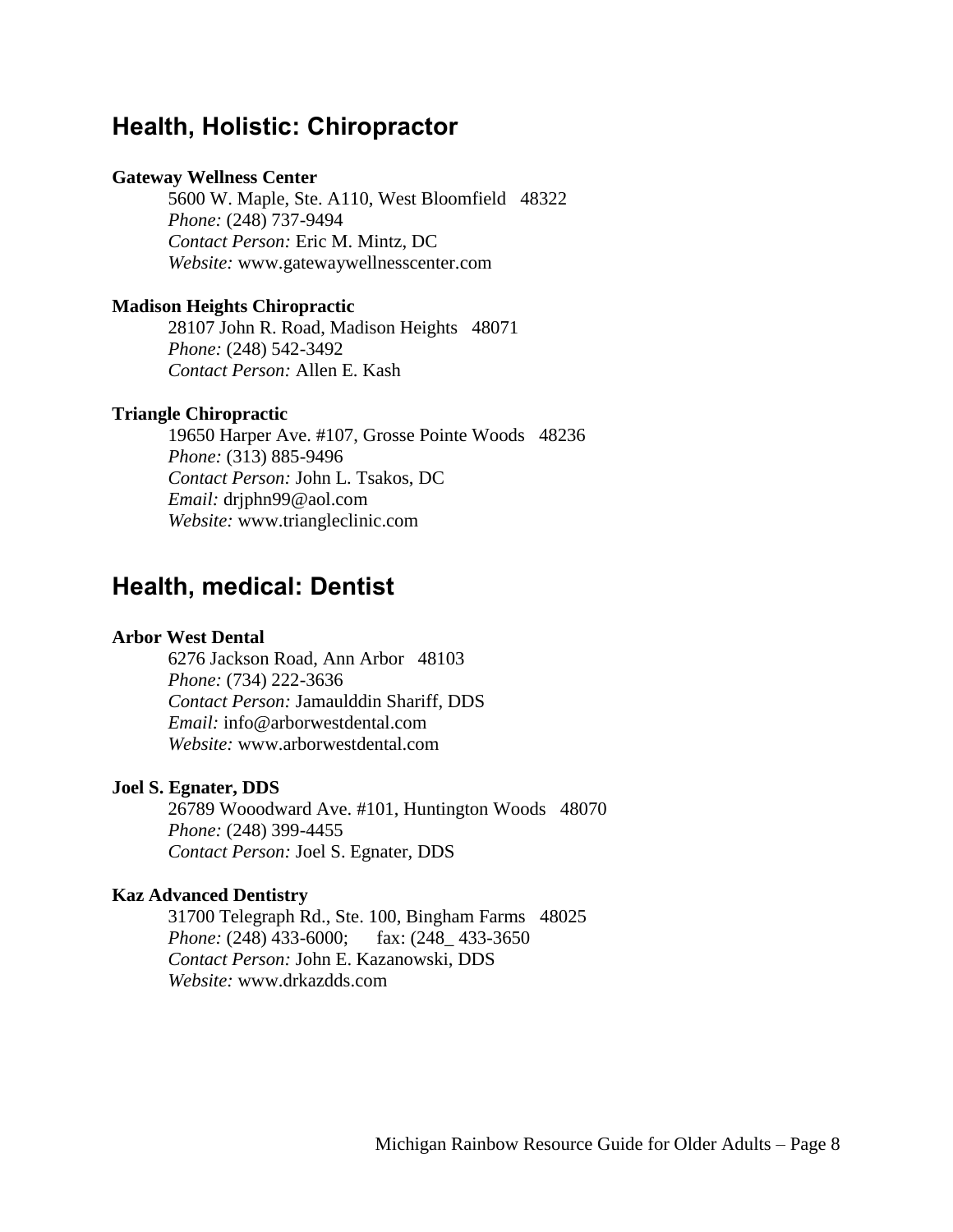#### **Kazanis Family and Cosmetic Dentistry**

4251 Coolidge Hwy, Royal Oak 48073 *Phone:* (248) 547-3700 *Contact Person:* Demi Kazanis, DDS *Email:* demi@kazanisdds.com *Website:* www.kazanisdds.com

# **LakeView Family Dental**

7010 Pontiac Trail, West Bloomfield 48323 *Phone:* (248) 363-3304 *Contact Person:* Robert G. Nakisher, DDS *Website:* www.LakeViewDentist.com

#### **Nowicki Family and Cosmetic Dentistry**

32545 Garfield, Fraser 48026 *Phone:* (586) 293-3633 *Contact Person:* Keith Nowicki, DDS

# **Thane Ostroth Dentistry**

3310 Crooks, Royal Oak 48073 *Phone:* (248) 435-3910 *Contact Person:* Thane Ostroth, DDS *Email:* drthane@yahoo.com *Website:* www.thaneostroth.com

# **Williamson Dentistry**

1964 W. Eleven Mile Rd, Ste 4, Berkley 48072 *Phone:* (248) 399-4455 *Contact Person:* Ron T. Williamson, DDS *Email:* kimberlymonette@yahoo.com *Website:* www.rontwilliamsondds.com

# <span id="page-8-0"></span>**Health, medical: Hearing/Audiology**

# **Willaims-O'Connor Partners In Hearing Inc.**

203 S Zeeb Rd, Suitre 207, Ann Arbor 48103 *Phone:* (734) 994-8300 *Contact Person:* Thomas E. O'Connor; Claudia B. Williams *Website:* www.oconnorhearing.com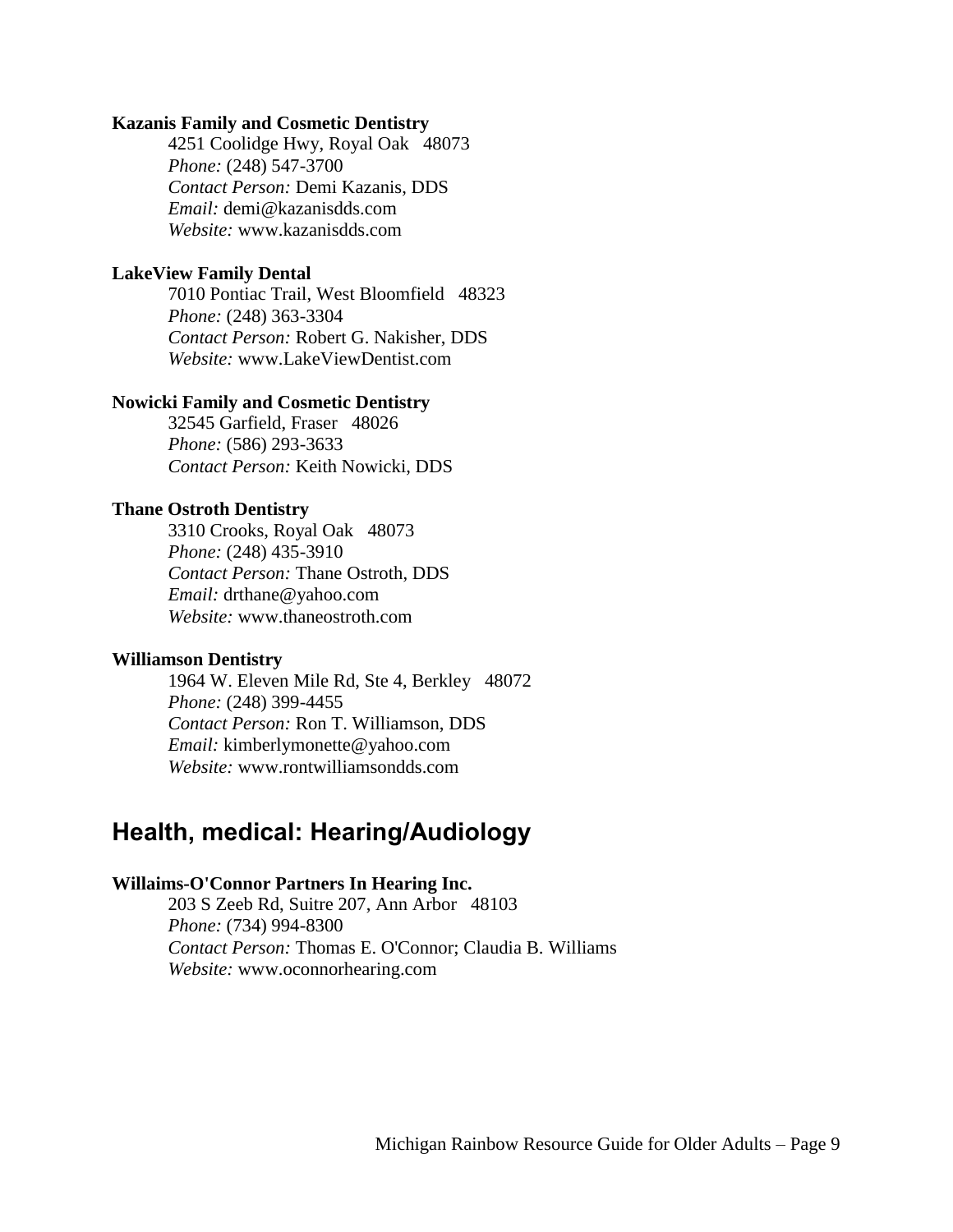# <span id="page-9-0"></span>**Health, medical: Home Care Providers**

# **Arcadia Home Care and Staffing**

920 East Maple, Birmingham 48009 *Phone:* (248) 594-4574; Cell: (248) 880-6778 *Contact Person:* Lynn Feinberg *Email:* lfeinberg@arcadiahealthcare.com

## **Isabel Audrey Nurturing Care LLC**

19785 West 12 Mile Rd, #320, Southfield 48076 *Phone:* (248) 595-4043 *Contact Person:* Adrienne Murdah *Email:* isabelaudrey@aol.com *Website:* www.isabelaudrey.com *Thoroughly clean cleaning service; housecleaning; errands; transportation*

# **I've Gotta Get Organized, Inc.**

*Phone:* (248) 882-5960 *Contact Person:* Debi Weinstein, Professional Organizer *Email:* igetorganized@aol.com *Website:* www.Ivegottogetorganized.com *Personal Organizing for Home and Office; Anything; Basements; Closets; Computers; Errands; Estates; Events; Data Entry; Files; Garages; Houses; Moving; Offices; Seniors; Speeches*

# **Joyful Hearts and Healthy Souls**

*Phone:* (313) 971-4934 *Contact Person:* Denise Gray, Community Liaison *Email:* joyfulHearts&HealthySouls@yahoo.com *Website: Home visiting physicians, Medical Supplies, "We'll find the perfect home care for you"; accepting all insurances.*

# **Oakland County Health Division**

*Phone:* (800) 848-5533 *Contact Person:* Nurse On Call *Email:* noc@oakgov.com *Public health information hotline*

## **Residential Home Health**

5440 Corporate Drive, Suite 400, Troy 48098 *Phone:* (866) 902-4000; Cell: (248) 914-5430 *Contact Person:* Joseph Cadovich, Sales *Email:* jcadovich@residentialhospice.com *Website:* www.residentialhomehealth.com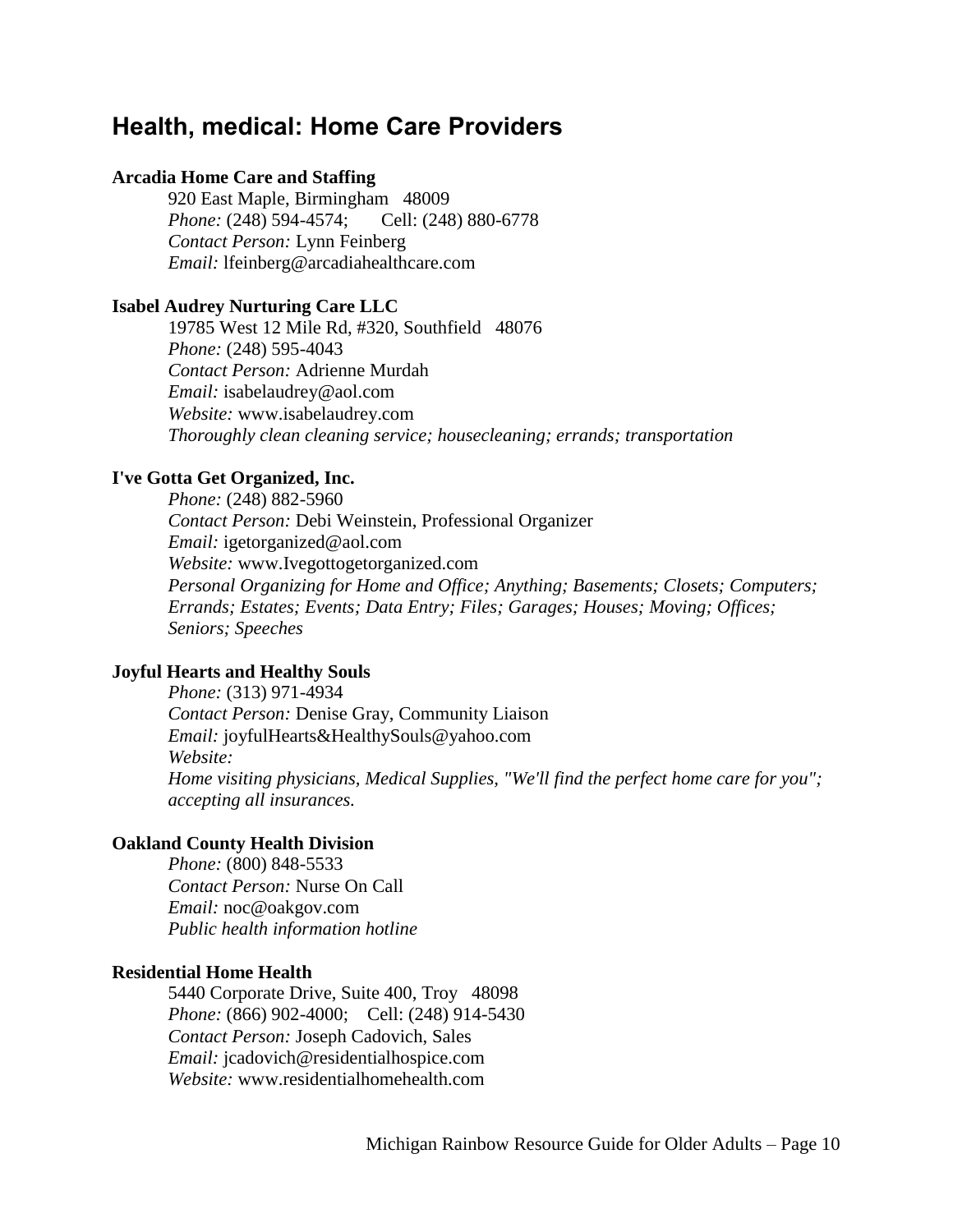## **Synergy Home Care**

102 Kercheval 100-12, Grosse Pointe Farms 48236 *Phone:* (313) 794-9036; Cell: (313) 303-7559 *Contact Person:* Thomas M. Gordon, President *Email:* tgirdib@shcgrossepointe.com *Website:* www.synergyhomecare.com

# **That Girl**

*Phone:* (248) 291-7358 *Contact Person:* Christine Schinker *Email:* christine@callthatgirlsc.com *Website:* www.callthatgirlsc.com *Concierge, Personal Assistance, Tasks and Errand Service*

# <span id="page-10-0"></span>**Health, medical: Hospice**

# **Residential Hospice**

5440 Corporate Drive, Suite 400, Troy 48098 *Phone:* (866) 902-4000; Cell: (248) 914-5430 *Contact Person:* Joseph Cadovich, Sales *Email:* jcadovich@residentialhospice.com *Website:* www.residentialhospice.com

# <span id="page-10-1"></span>**Health, medical: Insurance & Benefits**

## **Benefits Checkup**

*Website:* www.benefitscheckup.org *Sponsored by the National Council on Aging, this website helps individuals identify and apply for federal, state, local, and private benefits of which they qualify.*

#### **Genworth**

464 Neff Road, Grosse Pte. 48230 *Phone:* (313) 473-8141; (313) 300-8225 *Contact Person:* Wayne A. Hindmarsh *Email:* whindmarsh@genworthltc.com ; whindmarsh@gmail.com

#### **InSphere Insurance Solutons**

26200 Lahser Rd, Suite 150, Southfield 48033 *Phone:* (248) 227-1894 *Contact Person:* Mar Packer, Licensed Agent *Email:* mpacker@insphereis.com *Website:* www.insphereis.com/mpacker *life; health; retirement; long-term care*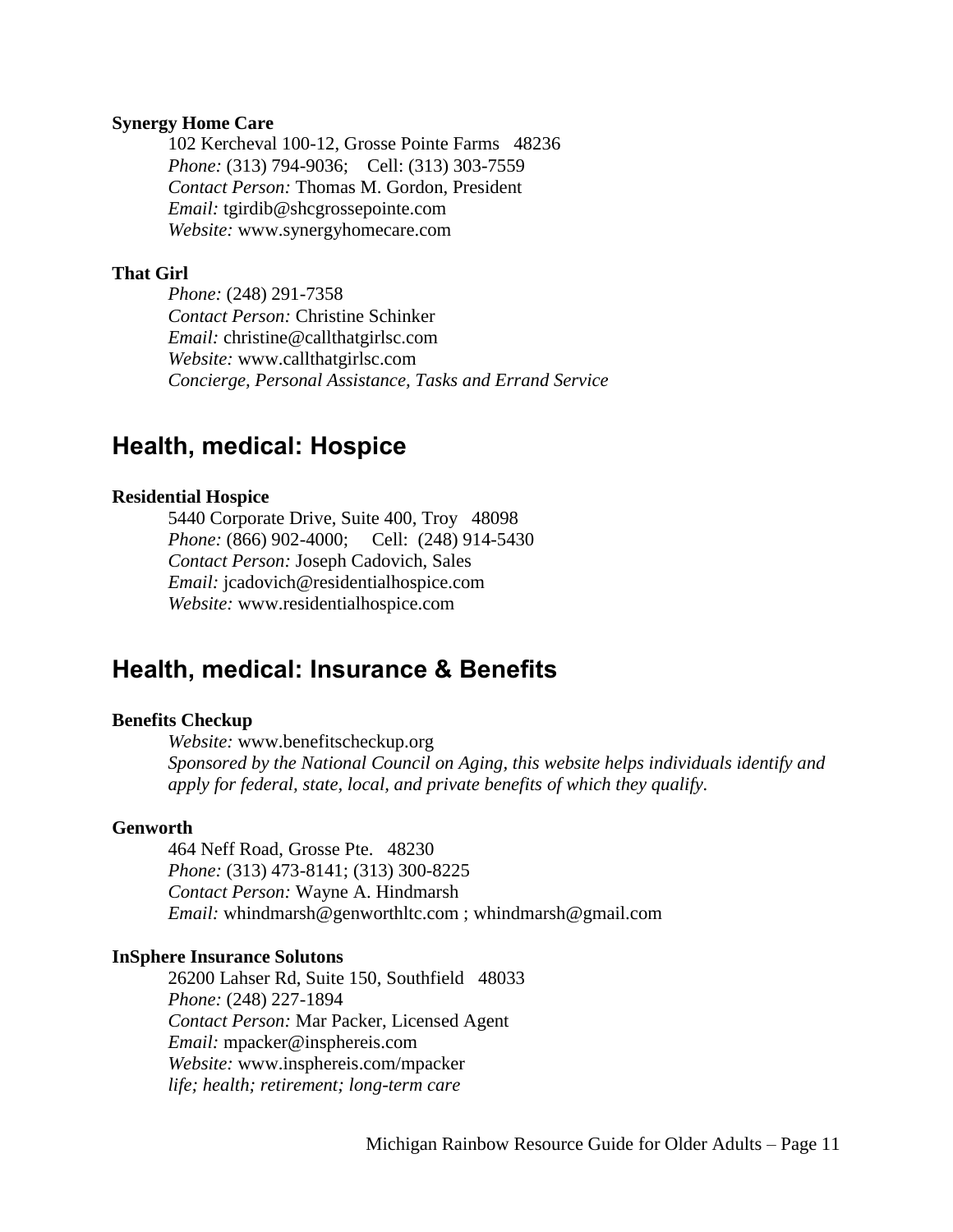# <span id="page-11-0"></span>**Health, medical: Vision**

# **Bennett Optometry**

117 South Main Street, Ann Arbor 48104 *Phone:* (734) 665-5306 *Contact Person: Email:* main@bennettoptometry.com *Website:* www.bennettoptometry.com

# <span id="page-11-1"></span>**Health, mental/emotional: Art Therapy**

# **Quinn Art Therapy, PLLC**

17376 W. Twelve Mile Road, Ste.103, Southfield 48076 *Phone:* Tel: (248) 552-8400; Fax: (248) 552-8422 *Contact Person:* Theresa Quinn, Family Therapist, MA, ATR, LMFT *Website:* www.quinnarttherapy.com

# <span id="page-11-2"></span>**Health, mental/emotional: Counseling**

## **Advanced Counseling Services**

24715 Little Mack, St. Clair Shores 48080 *Phone:* (586) 777-9000 x 28 *Contact Person:* Bonnie Breidenbach, MA, LLP, LPC

#### **Advanced Counseling Services**

Hampton Square Bldg. 22811 Greater Mack, # 107, St. Clair Shores 48080 *Phone:* (586) 764-7199 *Contact Person:* Kathleen Erz, MA, LLP *Email: Website:*

#### **Affirmations LGBT Community Center**

290 W Nine Mile Road, Ferndale 48220 *Phone:* (517) 420-1544 *Contact Person:* Michelle McCallister

## **Ann Arbor Therapy Services, LLC**

120 E. Liberty Street, Suite 360, Ann Arbor 48104 *Phone:* (734) 717-0747 *Contact Person:* Nancy Quay, LMSW *Email:* nancy@nancyquay.com *Website:* www.nancyquay.com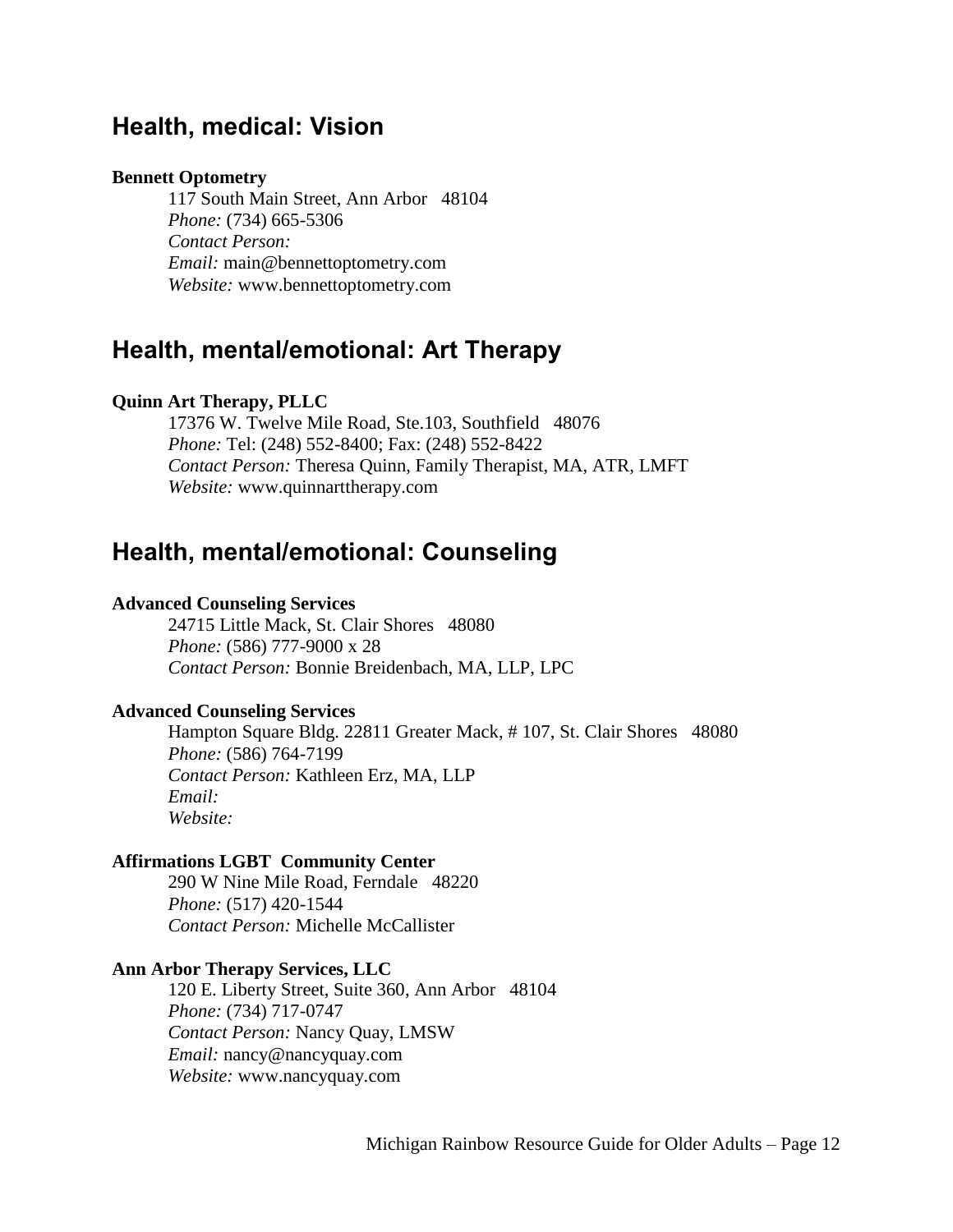#### **Auburn Counseling Associates**

3600 S. Dort Highway, Ste. 44, Flint 48507 *Phone:* (810) 744-3300; Fax: (810) 744-1090 *Contact Person:* Susan M. Wedda, MSW, LMSW, DCSW, BCD *Website:* swedda@auburncounseling.com *Individual and relationship issues; depression, anxiety, stress, illness, loss and grief, other adjustment and coping issues; over 30 years experience*

# **Authentic Connections Consulting, LLC**

2311 East Stadium Blvd, Suite 212, Ann Arbor 48104 *Phone:* (734) 975-6888 *Contact Person:* Diane McCarthy, LMSW, ACSW *Email:* diane@dianemccarthy.com *Website:* www.dianemccarthy.com/

# **Bernadine Petzold**

524 E. 4th Street, Royal Oak 48067 *Phone:* (800) 963-9163 *Contact Person:* Bernadine Petzold, PhD, LPC *Email:* bernie.petzold@sbcglobal.net *Website:* www.therapy4you.com *BCPC, CQTP, EMDR, EDFRT, DBT Certified, "Trauma Specialist"*

#### **Birmingham Maple Clinic**

2075 W. Big Beaver Road, Troy 48084 *Phone:* (248) 646-6659 *Contact Person:* Lori Edelson, LMSW, ACSW, BCD, LMFT *Website:* www.birminghammaple.com *Birmingham Maple Clinic is a BC/BS provider of outpatient mental health services for individuals couples, families and groups; areas of expertise include testing, ADHD, mood disorders, PTSD, relationships, addictions, chronic illness and violence*

#### **Blue Water Counseling**

1501 Kraft Road, Fort Gratiot 48059 *Phone:* (800) 292-1288 *Contact Person:* Jennifer Keizer Horbes, MA, LLP *Website:* www.bluewaterclinic.com

#### **Brighton Hospital**

12851 East Grand River Ave., Brighton 48116 *Phone:* (810) 877-0905 *Contact Person:* Virginia June, LMSW, ACSW, CAC-II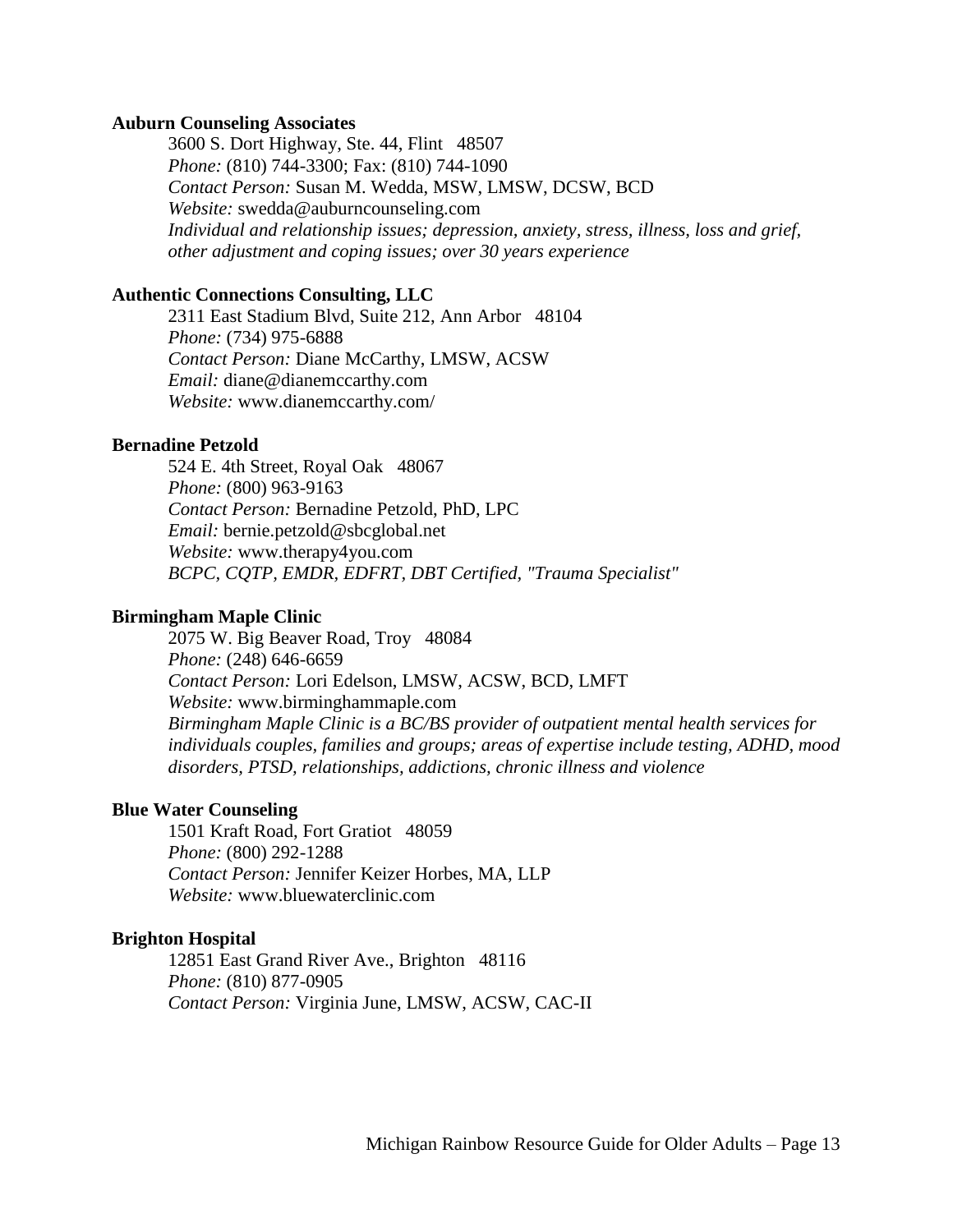# **Bruce K. Ford**

G-4511 Miller Road, Flint 48507 *Phone:* (810) 624-4863 *Contact Person:* Bruce K. Ford, LMSW

## **Carole Kirby**

110 E. Kingsley, Ann Arbor 48104 *Phone:* (734) 424-2797 *Contact Person:* Carole Kirby, ACSW

#### **Cynthia Koppin**

36500 W. 12 Mile Road, Farmington Hills 48331 *Phone:* (248) 489-0489 *Contact Person:* Cynthia Koppin, MA, LLP, LPC

#### **Dana Howley**

11111 Hall Road Ste. 303, Utica 48315 *Phone:* (248) 765-5822; (586) 997-4956 *Contact Person:* Dana Howley, MA, TLLP

## **Denise Joseph**

1026 W Eleven Mile, Suite C, Royal Oak 48067 *Phone:* (248) 613-9230 *Contact Person:* Denise Joseph, PhD *Email:* dr.dj@comcast.net *Website:* www.denisejoseph.com *Expertise includes Psychodynamic and Feminist Therapy and can occue face-to-face in her office, at yor location, or through long distance phone calls; copassionate and spiritual solutions; group and corporate workshop presentations and consultation available; additional supervidsion provided for temporary and limited licenses*

#### **Eric Beshears**

63 Kercheval St., Ste. 10, Grosse Pointe Farms 48236 *Phone:* (313) 617-0044 *Contact Person:* Eric Beshears

#### **Hirsch**

602 Cherry Avenue, Royal Oak 48073 *Phone:* (313) 737-1504 *Contact Person:* Staci Hirsch

## **Joe Kort and Associates**

25600 Woodward, Ste. 218, Royal Oak 48067 *Phone:* (248) 399-7317 *Contact Person:* Joe Kort, MSW *Website:* www.joekort.com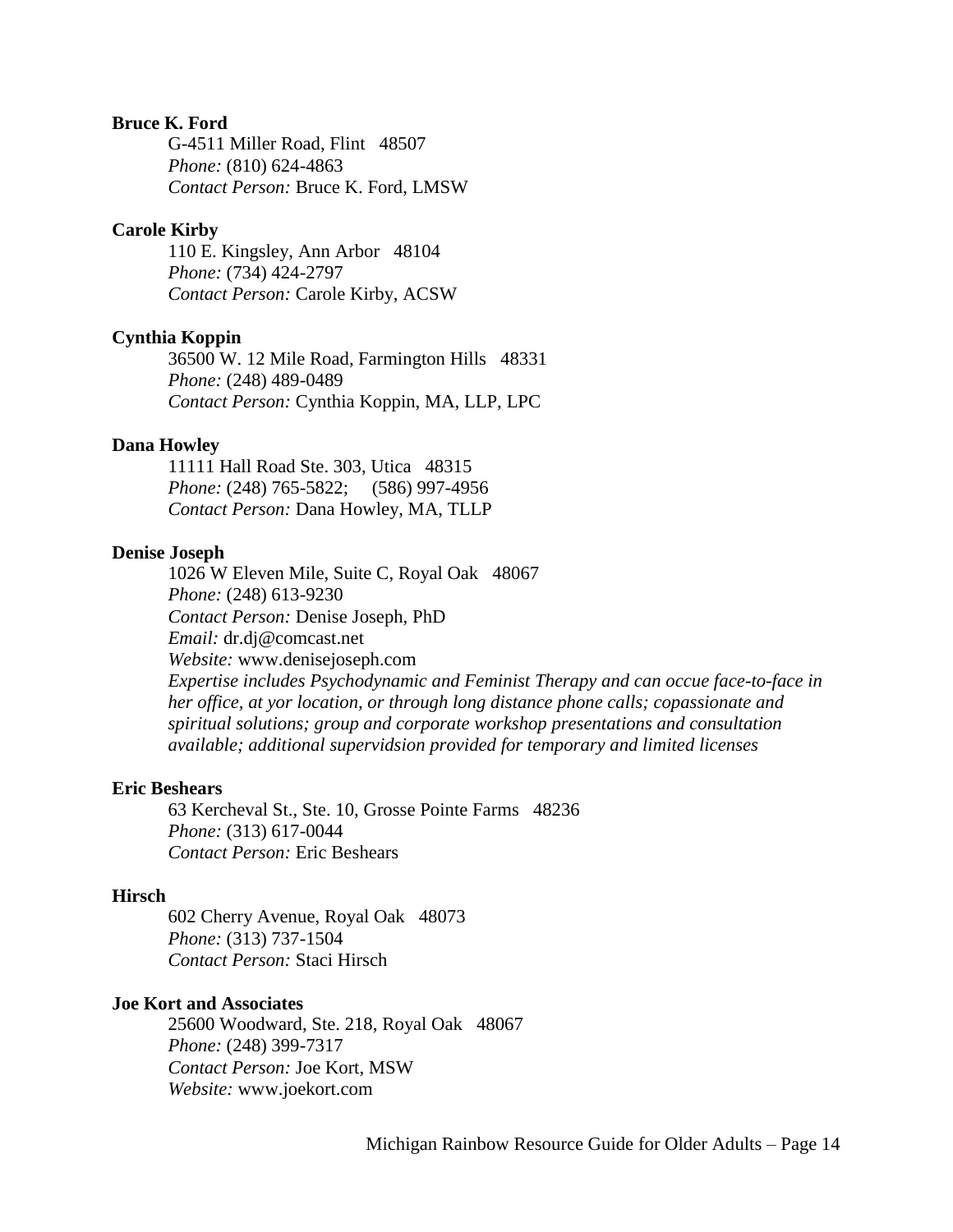# **Julie Frick**

902 Miner St., Ann Arbor 48103 *Phone:* (734) 665-2397 *Contact Person:* Julie Frick, MSW, BCD, CBT

# **Keller Clinic, P.C.**

43902 Woodward Ave., Ste. 110, Bloomfield Hills 48302 *Phone:* (248) 338-1700 x. 38; (248) 335-1732 *Contact Person:* Monty Davenport, MA, NCC, LLPC

## **Marge Greene**

400 North First Street, Ann Arbor 48103 *Phone:* (734) 668-8667 *Contact Person:* Marge Greene, MSW, ACSW

# **Marla Garmo**

2075 W. Big Beaver Road, Troy 48126 *Phone:* (248) 282-2323

# **Mary K. Anderson**

328 Thompson, Suite 201, Ann Arbor 48104 *Phone:* (734) 327-5934 *Contact Person:* Mary K. Anderson, PhD, PLLC *LGBTQ issues, Anxiety and Depression, Grief and Trauma, Individuals and Couples*

#### **Matt Sweet**

25600 Woodward, Ste. 205, Royal Oak 48067 *Phone:* (248) 930-2137 *Contact Person:* Matt Sweet, LMSW *Website:* www.mattsweet.com *Specializing in anxiety, depression, sexual complsion, sex therapy, abuse recovery, HIV/AIDS, chronic disease, relationship therapy, polyamoury/non-monogamy and sexual orientation*

# **Maureen Lyn Bernard**

Royal Oak 48067 *Phone:* (734) 645-8809 *Contact Person:* Maureen Bernard, LMSW, ACSW, CCS, CADC *Addictions, Dual Diagnosis, couples and LGBTQA; Certified Alcohol and Drug Counselor*

#### **Nasol**

31330 Northwesten Highway, Suite D, Farmington Hills 48334 *Phone:* (248) 535-7028 *Contact Person:* Alice L. Nasol-Howell, MA, LLP, PLLC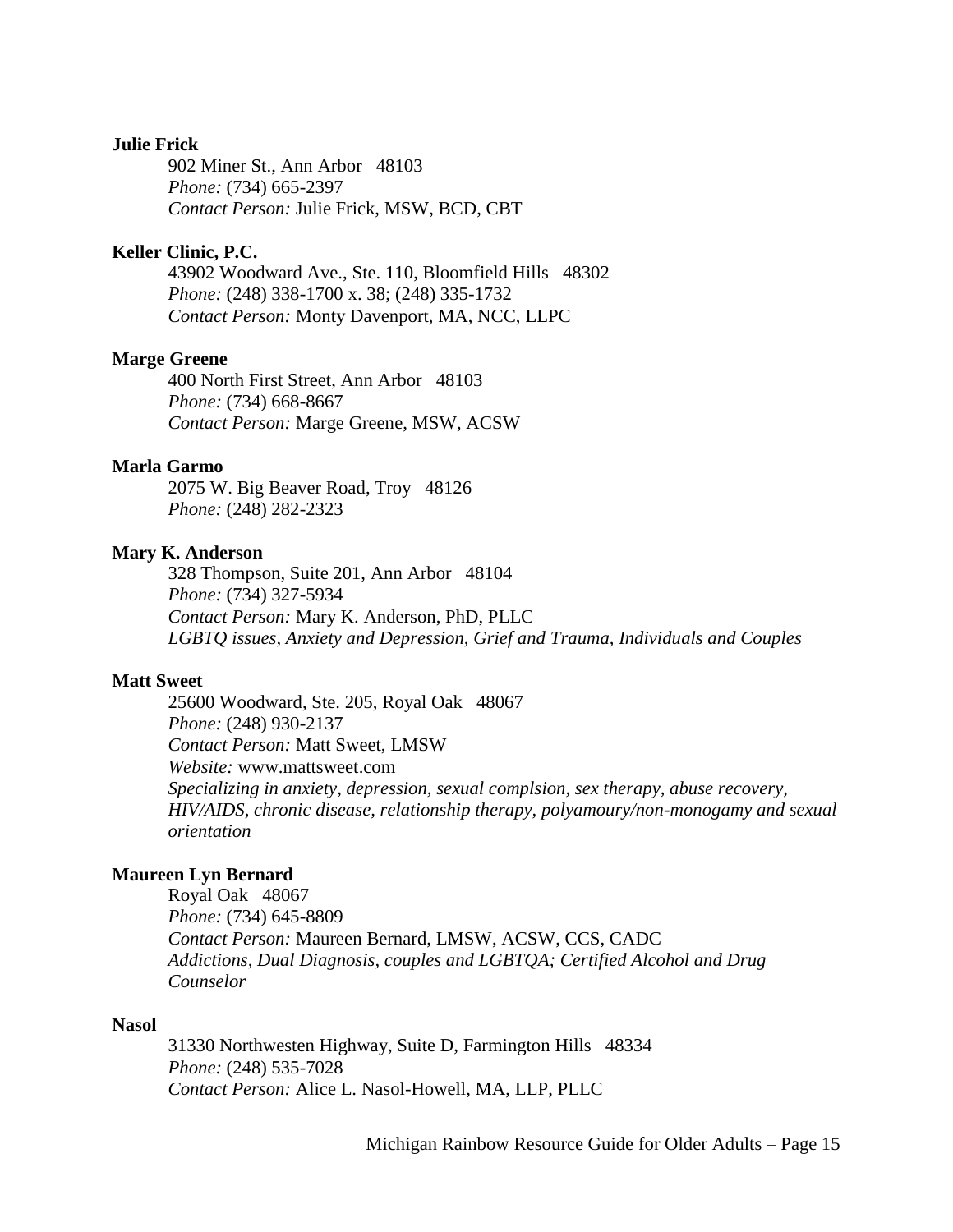# **New Spirit Centers**

22331 Woodward Ave., Ferndale 48220 *Phone:* (248) 677-5700 *Contact Person:* Fr.. Kevin Kinsel, LMSW,CTh *Email:* revkinsel@gmail.com *Christian counseling, counseling, Reiki, Spiritual Mentoring, Growth and Development Workshops*

# **Prism of Possibilities**

1026 W Eleven Mile, Suite C, Royal Oak 48067 *Phone:* (248) 591-2888 *Contact Person:* Christine Cantrell, PhD *Email:* info@christinecantrell.com *Website:* www.christinecantrell.com

# **Reena Liberman**

1207 Packard Street, Ann Arbor 48104 *Phone:* (734) 741-1655; (734) 761-6440 *Contact Person:* Reena Liberman, MS, DST (Diplomate of Sex Therapy) *Email:* rmliber@rmlsexualhealth.net *Website:* www.RMLSexualHealth.net

# **Robert Dargel**

3830 Packard Rd., Ste. 250, Ann Arbor 48108 *Phone:* (734) 975-1880 *Contact Person:* Robert Dargel, ACSW, LMFT, CEAP, DCSW *Email: Website:*

#### **Rosemary Jozwiak, PC & Associates**

524 E. Fourth Street, Royal Oak 48067 *Phone:* (800) 963-9163 *Contact Person:* Rosemary A. Jozwiak, MA, LPC, CSW, CCBT, DVCe *Website:* www.therapy4you.com *Relationship conflicts, trauma healing, grief and loss, depression, break up recovery, anger management, married life to gay life transition, gender identity, ACOA, addiction issues*

#### **Sally Kope**

2918 Stommel Road, Ypsilanti 48198 *Phone:* (734) 485-2245 *Contact Person:* Sally Kope, ACSW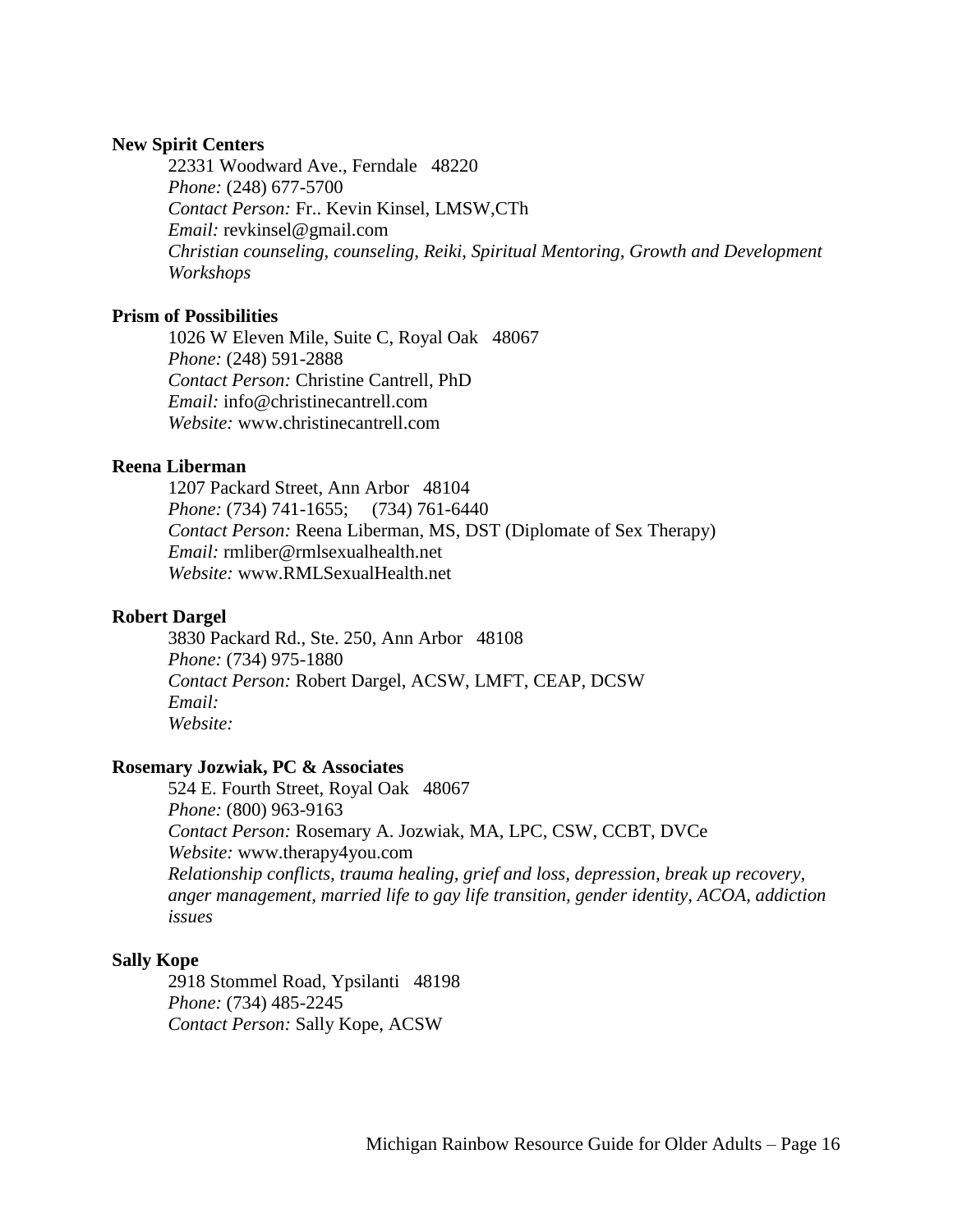#### **Sideline Counseling**

*Phone:* (248) 844-9249; Cell: (248) 227-8107 *Contact Person:* Don Sidelinker, PhD *Email:* docftm60@sbcglobal.net

## **Sollars and Associates**

125 S. Main Street, Royal Oak 48067 *Phone:* (586) 997-3153; (773) 656-6248; (586) 997-4956 *Contact Person:* Troy Piwowarski, MA, TLLP

#### **Stephen Fleck**

221 Forest Ave., Royal Oak 48067 *Phone:* (248) 545-0993 *Contact Person:* Stephen Fleck, MA, LLP *Website:* www.stephenfleck.com

## **Susan Flinders**

3133 Union Lake Rd, Ste D, White Lake Twp 48386 *Phone:* (248) 363-4420; (810) 444-3274 (Chelsea) *Contact Person:* Susan Flinders, PhD *Email:* slfphd@aol.com *Website:* www.SusanFlindersPhD.com *Individual and group therapy; children, adolescents, adults, elderly and couples; sliding scale fee; most insurances accepted*

## **Susie Symons**

217 Knowles St., Ste. 250, Royal Oak 48067 *Phone:* (248) 591-0070 *Contact Person:* Susie Symons, MA, LLP, LPC *Email:* stsymons@sbcglobal.net *Website:* www.stsymons.com

# **The Center for Individual and Family Therapy, Inc.**

21751 Ecorse Road, Taylor 48180 *Phone:* (313) 291-7000 *Contact Person:* Gregory B. Gruley, MA, LPC, NCC

## **The Women's Center of America**

2425 W. Stadium Blvd., Ann Arbor 48103 *Phone:* (734) 973-6779 *Contact Person:* Kimberly Cummings, MSW, CMSW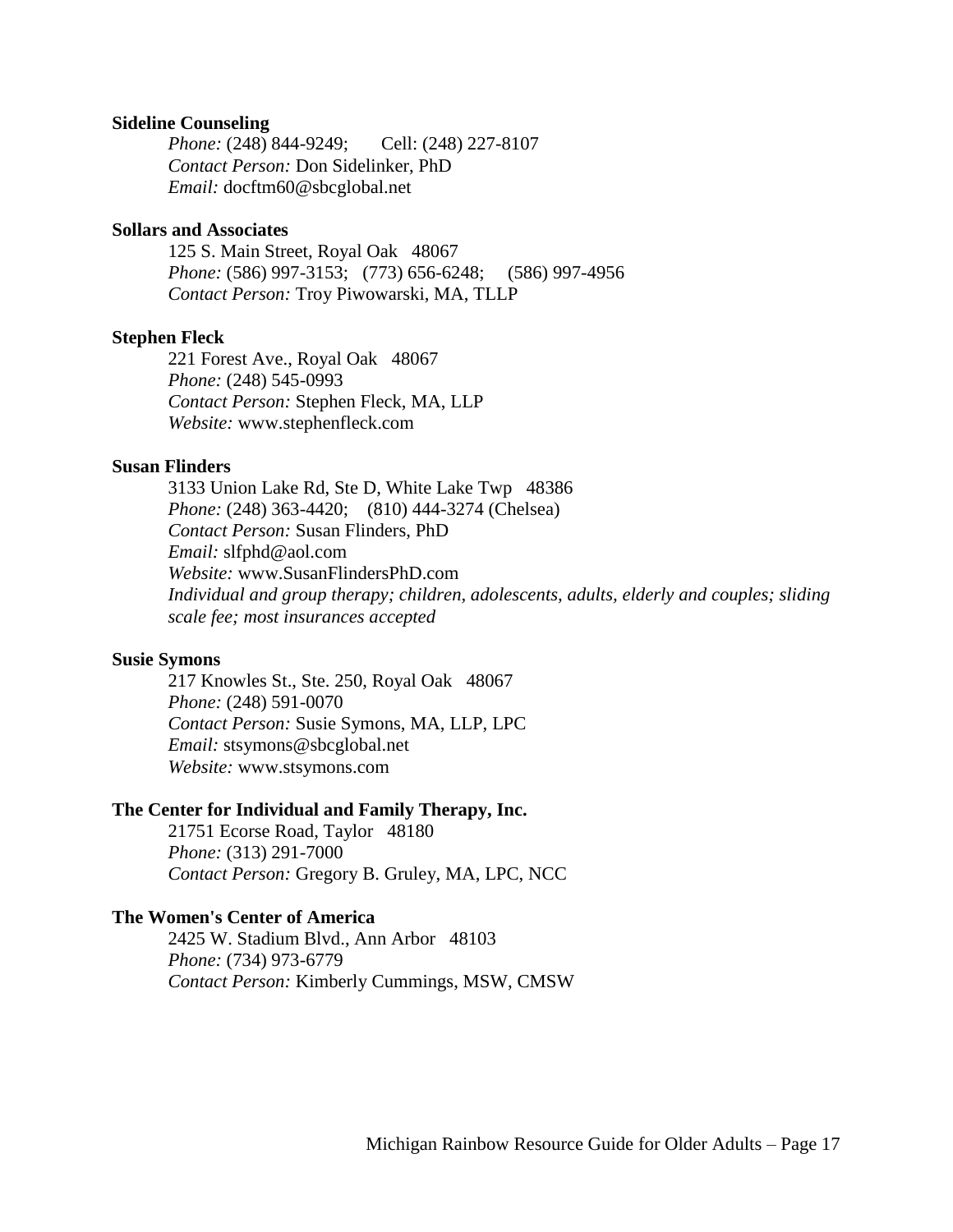#### **The Women's Center of Southeastern Michigan**

510 S. Maple Road, Ann Arbor 48103 *Phone:* (734) 973-6779 *Contact Person:* Marnie Leavitt, CSW, MSW *Website:* www.womenscentersemi.org/

## **University of Detroit Mercy Counseling Clinic**

4001 West McNichols Road *Phone:* Detroit, MI 48221 *Contact Person:* University of Detroit Mercy Counseling Clinic *Website:* 313-993-1093

#### **Wentworth & Associates**

11111 Hall Road, Ste. 303, Utica 48317 *Phone:* (248) 930-3985 *Contact Person:* Cara Colon, MA, LLPC, NCC

# <span id="page-17-0"></span>**Home Improvement**

# **Dexter Cabinet and Countertop**

1084 Baker Road, Dexter 48130 *Phone:* (734) 426-5035; (734) 216-1492 *Email:* del@dextercabinet.com *Website:* www.dextercabinet.com

#### **Frederick Collins Construction and Repairs**

2916 Wakefield Road, Berkley 48072 *Phone:* (248) 321-6355 *Email:* fccr@berkleyline.com *Website:* www.berkleyline.com *Specializing in: Roof Repair, Siding, Minor Repairs, Additions, Major Repairs, Kitchen, Windows, Roof Replacement, Decks, Doors, Remodeling, Bathrooms*

#### **Granite Transformations**

30640 W Eight Mile, Farmington Hills 48336 *Phone:* (248) 427-0200 *Email:* detroit@granitetransformations.com *Website:* www.granitetrasformations.com

#### **J&R Flooring**

32421 W. Eight Mile Rd, Livonia 48152 *Phone:* (248) 888-1200 *Website:* www.jandrflooring.com *carpet, lamnate, hardwood, vinyl, cereamic, custom made area rugs; sanding, stain and finishing of hardwood*

Michigan Rainbow Resource Guide for Older Adults – Page 18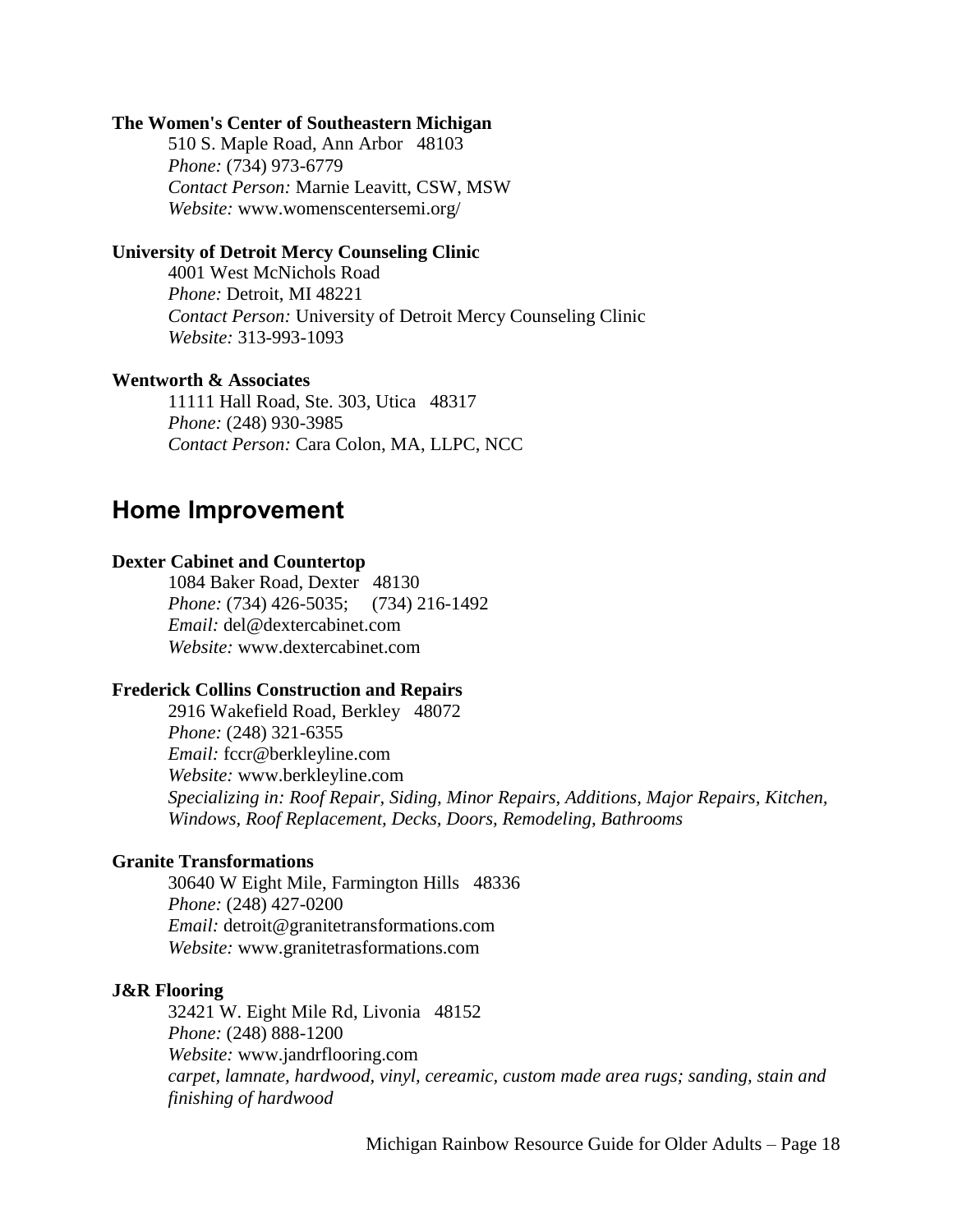# <span id="page-18-0"></span>**Home repair/maintenance: Electricians**

# **AJ Leo Electric & Solar**

Ypsilanti 48197 and Harsens Island 48028 *Phone:* Cells: (734) 368-6945; (810) 748-7585 *Contact Person:* Amy Strutz *Email:* amy@ajleo.com *Website:* www.ajleo.com *Small and large residential and commercial jobs; certified solar contractor; large scale commercial solar projects welcome*

# **Tyrrell Electric**

Farmington Hills 48334 *Phone:* (248) 767-5238 *Contact Person:* Joe Tyrrell *Email:* jtyrrell@yahoo.com *Website:* www.tyrrellelectric.com *Licensed Master Electrician; commercial, residential, small industrial; serving the LGBT community in SE Michigan for 14 years*

# <span id="page-18-1"></span>**Home repair/maintenance: Handyman**

# **Appliance Alliance**

Fraser *Phone:* (586) 604-9698 *Contact Person:* Joseph S Ponzio *Email:* unbreakable-001@hotmail.com

*Gas & Eledtric Small Engine Equipment; All Exercise Eqiupment; Garage Doors & Openers;Dead Bolts, Locks, Home Generators; Air Compressors; Heatng & Cooing, Refrigeration; Hot Water Tanks; Indoor/Outdoor Cooking Equipment; Deck Finising Trash Compactors; Garbage Disposals; Dis Washers; Flothes Washer & Dryers; Vacuum Cleanerss; Most Power Tools; Painting; Basement Finishing; Any Flooring or Cleankng; Auto Painting, Repairing; Interiors;Detailing; Rust Proofing; Graphics; Mobile Auto Maintenance; Furniture Restoration; Minor Plumbing and Electrical; Inside or Outside Hoem Construction; Gutters; Power Washing; Windows; Alarm Systems; Lighting; Glass Blocks; Landscaping, Sprinklers; Project Management*

# **D.J. Murray Plumbing**

1800 Bellaire Ave., Royal Oak 48067 *Phone:* (248) 582-8655 *Contact Person:* D.J. Murray *Email:* djmurrayplumbing.com *24-hour service*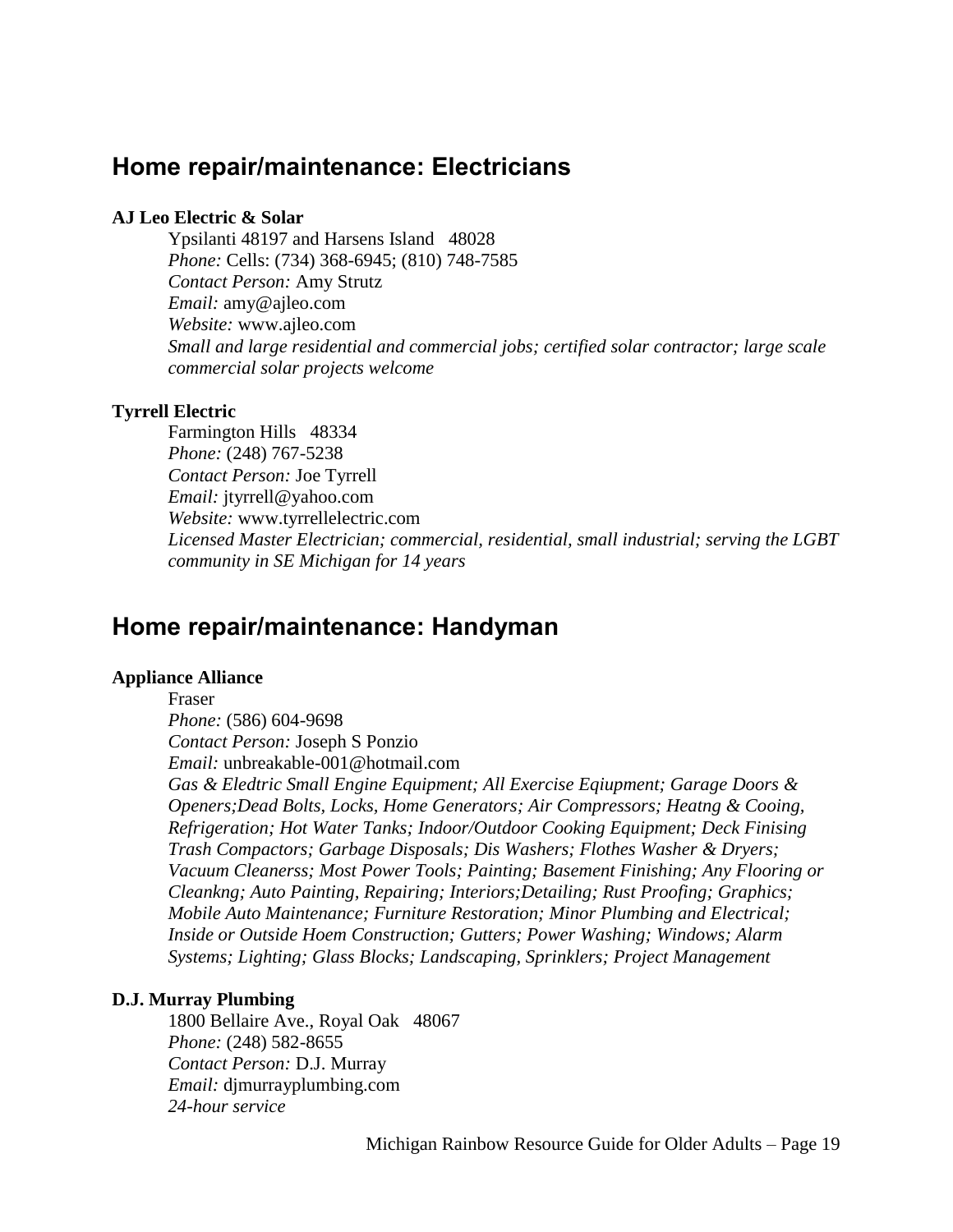## **The Fabulous Mr Fixit**

203 W. Michigan Ave. Suite 308, Saline 48176 *Phone:* (734) 944-3121 *Email:* jan@thefabulousmrfixit.com *Website:* www.thefabulousmrfixit.com *Handyman, Plumbing, electrical, plumbing, drywall, home maintenance, bathrooms, basements and kitchens*

## **Widman Home Services, Inc.**

Ferndale 48220 *Phone:* (248) 321-9486 *Contact Person:* Ben Widman *Email:* ben@widmanbuilding.com *Website:* www.honeydonelist.com *Licensed and insured handyman, Plumbing, electrical, painting, plumbing, drywall, home maintenance, carpentry, remodel projects, bathrooms, basements and kitchens*

# <span id="page-19-0"></span>**Home repair/maintenance: Heating and Cooling**

## **AAC Services**

513 W. Eleven Mile Rd, Madison Hts. 48071 *Phone:* (586) 582-9000; (248) 399-9111 *Contact Person: Email:* adam@aacforyou.com *Website:* www.aacforyou.com *We service all heating, cooling, boilers and water heaters*

# **C&C Heating & Air Conditioning**

29420 Groesbeck, Roseville 48066 *Phone:* (586) 296-1800 *Serving all of SE Michigan*

#### **Diversified Heating & Cooling, Inc.**

20789 Parker St., Farmington Hills 48236 *Phone:* (800) 680-6244; (248) 473-5690 *Email:* sbartram@diversifiedhtg.com *Website:* www.DiversifiedHtg.com *Proud to serve the LGBT community since 1957. Gay owned and operated family business. Residential/commercial service and installation. We serve all makes/models of air conditioners, boilers, furnaces, geothermal systems heat pumps, mini-splits and water heaters*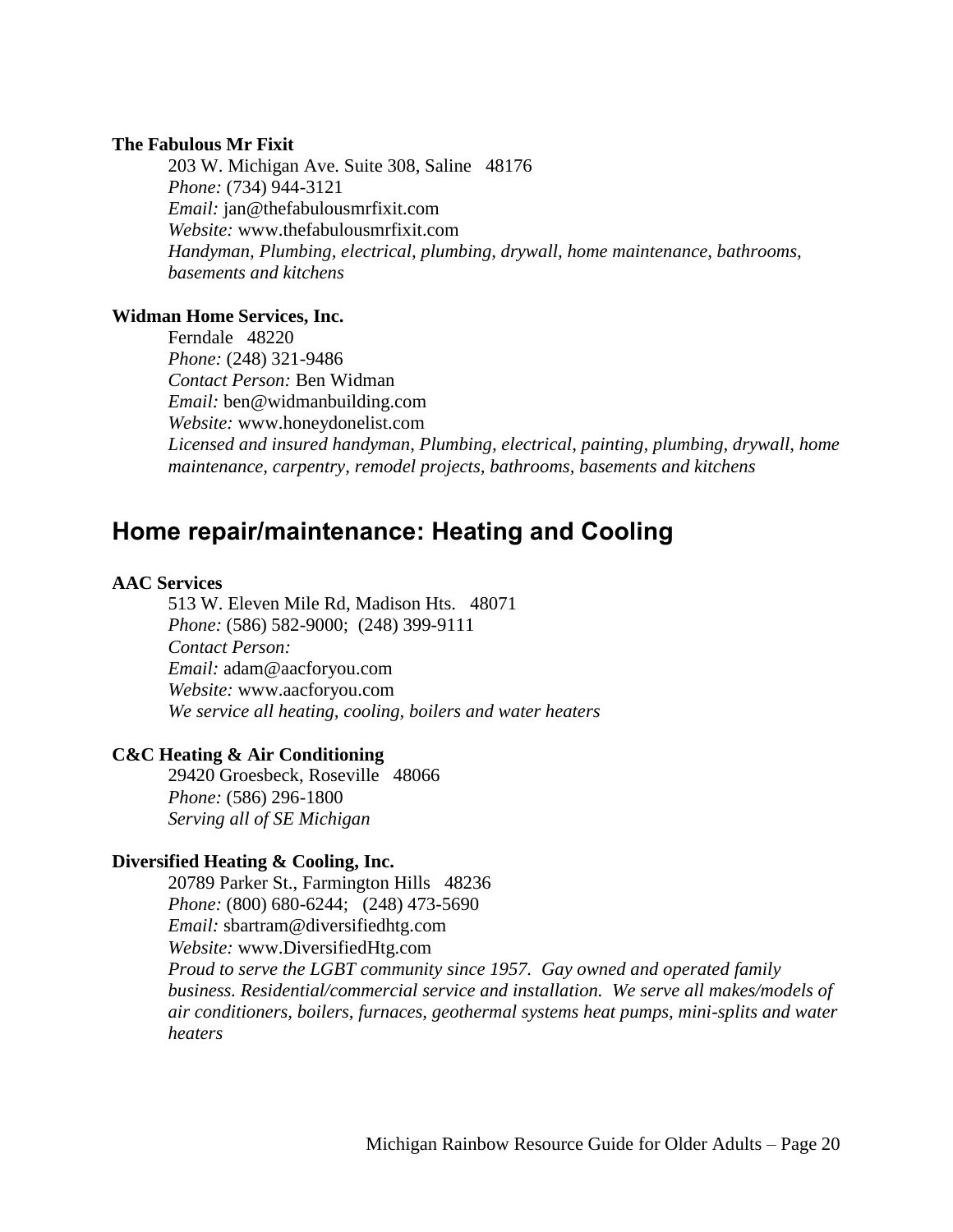## **Hinson Heating and Cooling**

*Phone:* (248) 541-7007 *Website:* www.hinsonheating.com *Old Equipment Specialists; Free in-home estimates; Furnaces; air conditioners; boilers; heat exchanger inspection; safety inspection; national certified technicians*

# <span id="page-20-0"></span>**Housing: Housing for older adults**

## **Presbyterian Villages of Michigan (PVM)**

26200 Lahser Rd., Suite 300, Southfield 48033 *Phone:* (248) 281-8179; Cell: (734) 787-2007 *Contact Person:* Amy Smyth, Project Director *Email:* asmyth@pvm.org *Website:* www.pvm.org *Guided by our Christrian heritage, we serve seniors of all faiths and create new possibilitries for quality living*

# <span id="page-20-1"></span>**Insurance Agents**

## **Ed Lazar Insurance Agency, Inc.**

18352 Mack Avenue, Grosse Pte. 48236 *Phone:* (313) 882-0600 *Contact Person:* Ed Lazar *Email:* ed@edlazarinsurance.com

## **Korotkin Insurance Group**

*Phone:* (248) 350-5821 *Contact Person:* Emily B. Korotkin *Email:* EmilyK@Korotkin.com *Website:* www.korotkin.com *Specializing in individuals, small business, large commercial, life and benefits; providing home, auto, business, life, health, disability,employee benefits long-term care*

# **Otha Williams Agency**

5640 W. Maple, Suite 202, West Bloomfield *Phone:* (248) 626-6300 *Contact Person:* Otha Williams *Email:* othawilliamsagency@allstate.com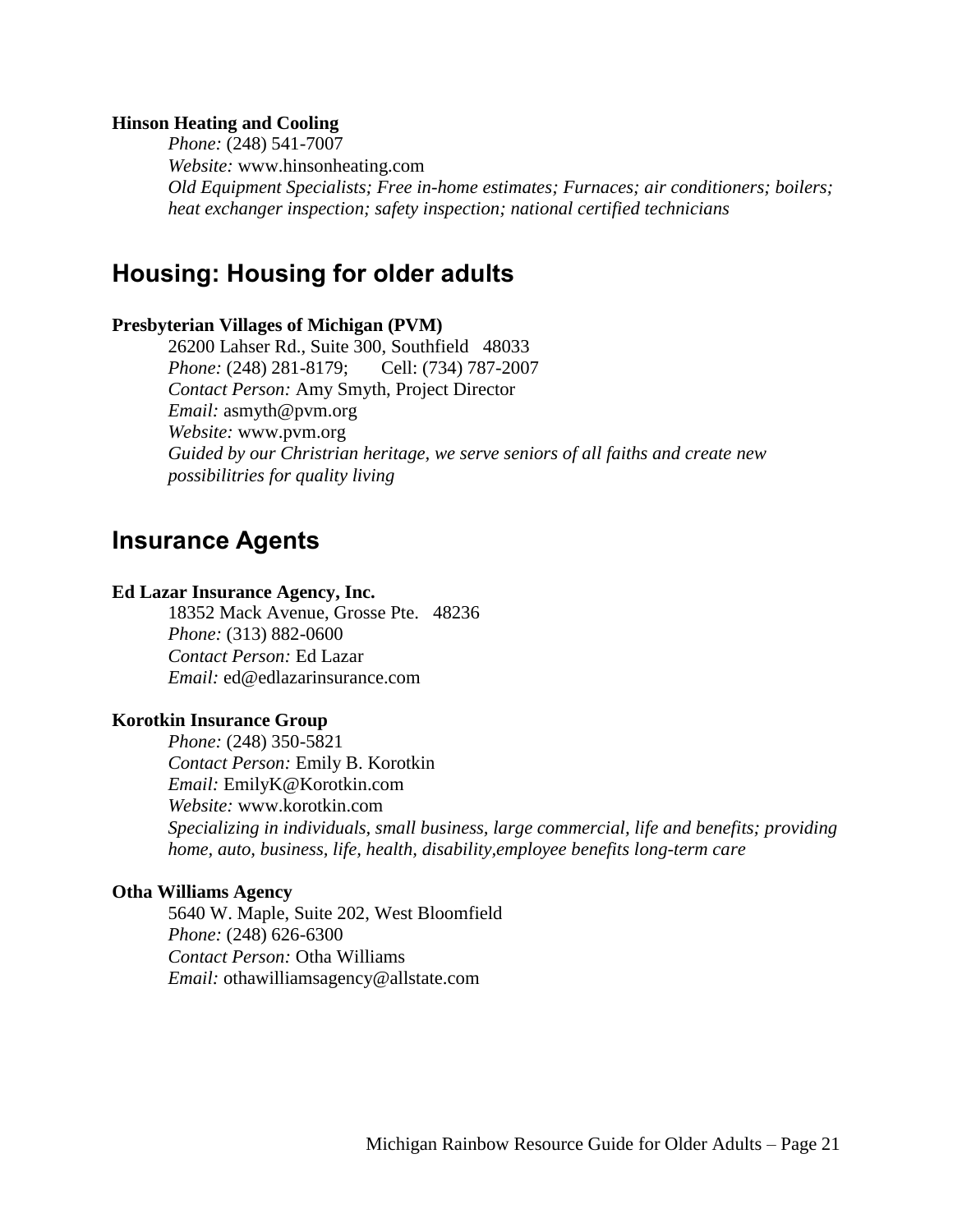#### **State Farm Insurance**

2525 S. Telegraph Rd., Suite 106, Bloomfield Hills 48302 *Phone:* (866) 641-8200 *Contact Person:* Elizabeth Ross *Email:* elizabeth.ross.g4id@statefarm.com *Website:* www.elizabethrossins.com

# **State Farm Insurance**

23285 Farmington Rd, Farmington 48336 *Phone:* (248) 474-8020 *Contact Person:* Joan M. Warner *Email:* joan@warneragency.com

# <span id="page-21-0"></span>**Legal services**

## **Abrams Law Firm, PLLC**

1212 South Washington Avenue, Royal Oak 48067 *Phone:* Tel: (248) 546-0900; Fax: (248) 298-1212 *Contact Person:* Nina Dodge Abrams attorney and mediator *Email:* ninadabrams@abramspc.com *Website:* www.abramspc.com *The firm consults and represents people in collaborative divorce, family related problems, probate administration, and provides mediation services for all types of legal related problems. It provides coaching for people who are unsure or need further definition about their legal related problems as well as coaching to someone going through an alternative dispute resolution process or litigation*

## **Accettura & Hurwitz**

35055 W. 12 Mile Rd., Ste. 132, Farmington Hills 48331 *Phone:* Tel: (248) 848-9409; Fax: (248) 848-9349 *Contact Person:* P. Mark Accettura , Attorney at Law *Email:* maccettura@agplc.com *Website:* www.agplc.com *Wills, power-of-attorneys, estates, etc.*

# **ACLU of Michigan LGBT Project**

2966 Woodward Avenue, Detroit 48201 *Phone:* Tel: (313) 578-6812; Fax: (313) 578-6811 *Contact Person:* Jay Kaplan, Staff Attorney *Email:* kaplan@aclumich.org *Website:* www.aclumich.org *Project devoted towards protecting and defending the civil and constitutional rights of LGBT persons in Michigan. In addition we coordinate private attorney referrals and assist with HIV discrimination issues.*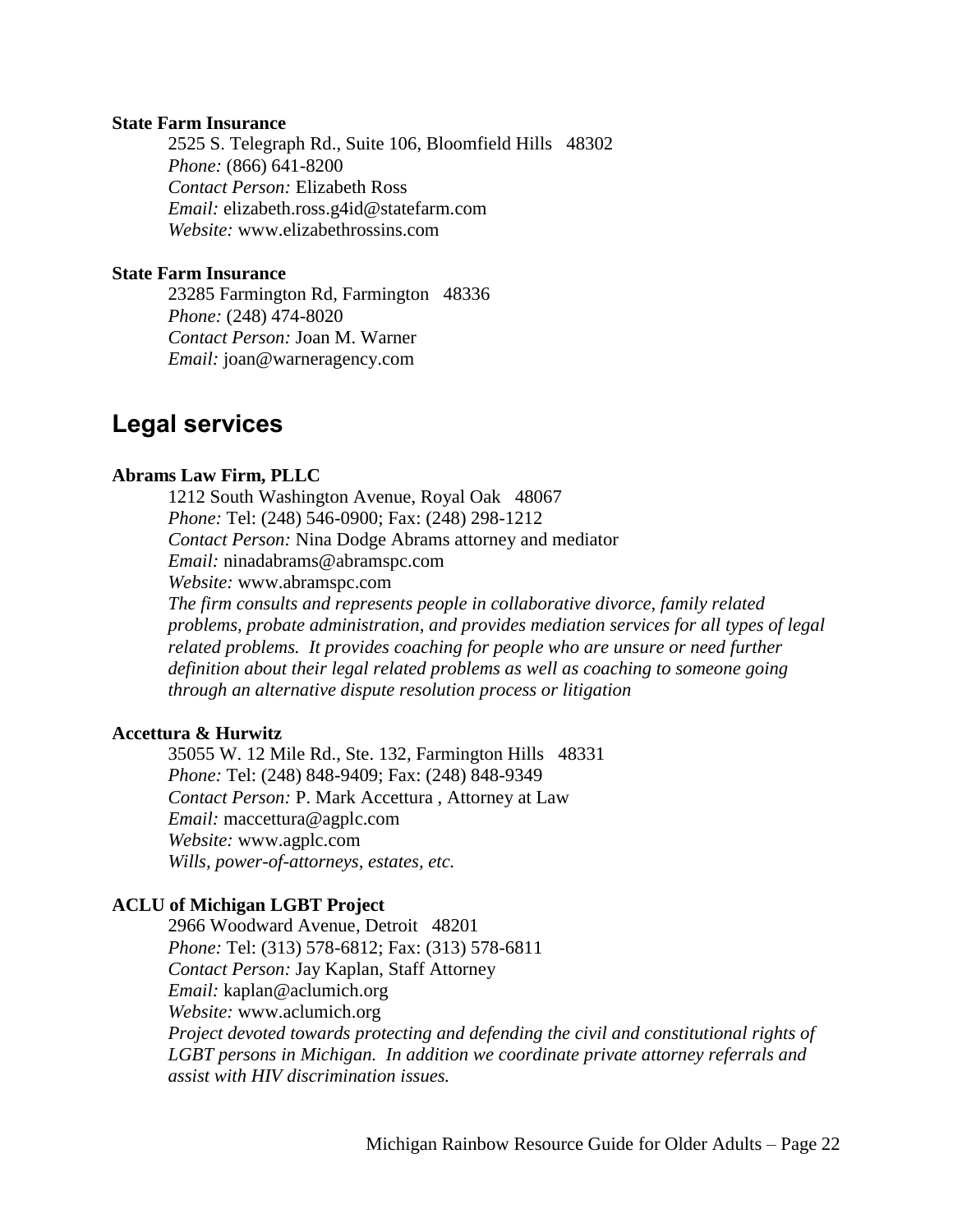# **Bassett & Associates, PLLC**

2750 Carpenter Rd., Ste. 6, Ann Arbor 48108 *Phone:* Tel: (734) 930-9200; Fax: (734) 930-9942 *Contact Person:* Jane A. Bassett, Attorney *Email:* jbassett@bassettlaw.com *Areas of practice are LGBT family law, adoption, estate planning, elder law and probate.*

# **Detroit Legal Services**

16861 Greydale, Detroit 48219 *Phone:* (313) 673-5472 *Contact Person:* Joshua Moore *Specializing in Social Security Disability*

#### **Dickinson Wright PLLC**

38525 Woodward, Ste. 2000, Bloomfield Hills 48304 *Phone:* Tel: (248) 433-7548; Fax: (248) 433-7274 *Contact Person:* Henry M. Grix *Email:* hgrix@dickinsonwright.com *Very experienced with general estate planning for individuals and couples, including financial powers of attorney, medical directives, wills, trusts and domestic partnership agreements. For Medicaid, I generally direct potential clients to other counsel who are immersed in that area, including Sanford Moll, James Lampertius or Douglas Chalgian.*

# **Dr. Agustin V. Arbulu C.**

891 Gordon Lane, Birmingham 48009 *Phone:* (248) 594-6262; Cell: (248) 953-1614 *Contact Person:* Dr. Agustin V. Arbulu C. *Email:* Aarbulu@aol.com *Doctorate in Management; MBA; LLM (in taxation), JD, Counselor & Attorney at Law*

# **Garan Lucow Miller, PC**

101 N. Main St., Ste. 460, Ann Arbor 48104 *Phone:* (734) 930-5600 *Contact Person:* Suzy Fanning *Email:* sfanning@garanlucow.com *Member of LAMBDA legal; provides services for the LGBT community statewide, including trusts, estate planning, probate, will contests, domestic partnership agreements and other legal matters.*

#### **Kathleen M. Poelker**

401 N. Main Street, Ann Arbor 48104 *Phone:* (734) 327-3773 *Contact Person:* Kathleen M. Poelker *Areas of practice are Estate Planning, Estate and Trust administration, Guardianship and Conservatorship Services.*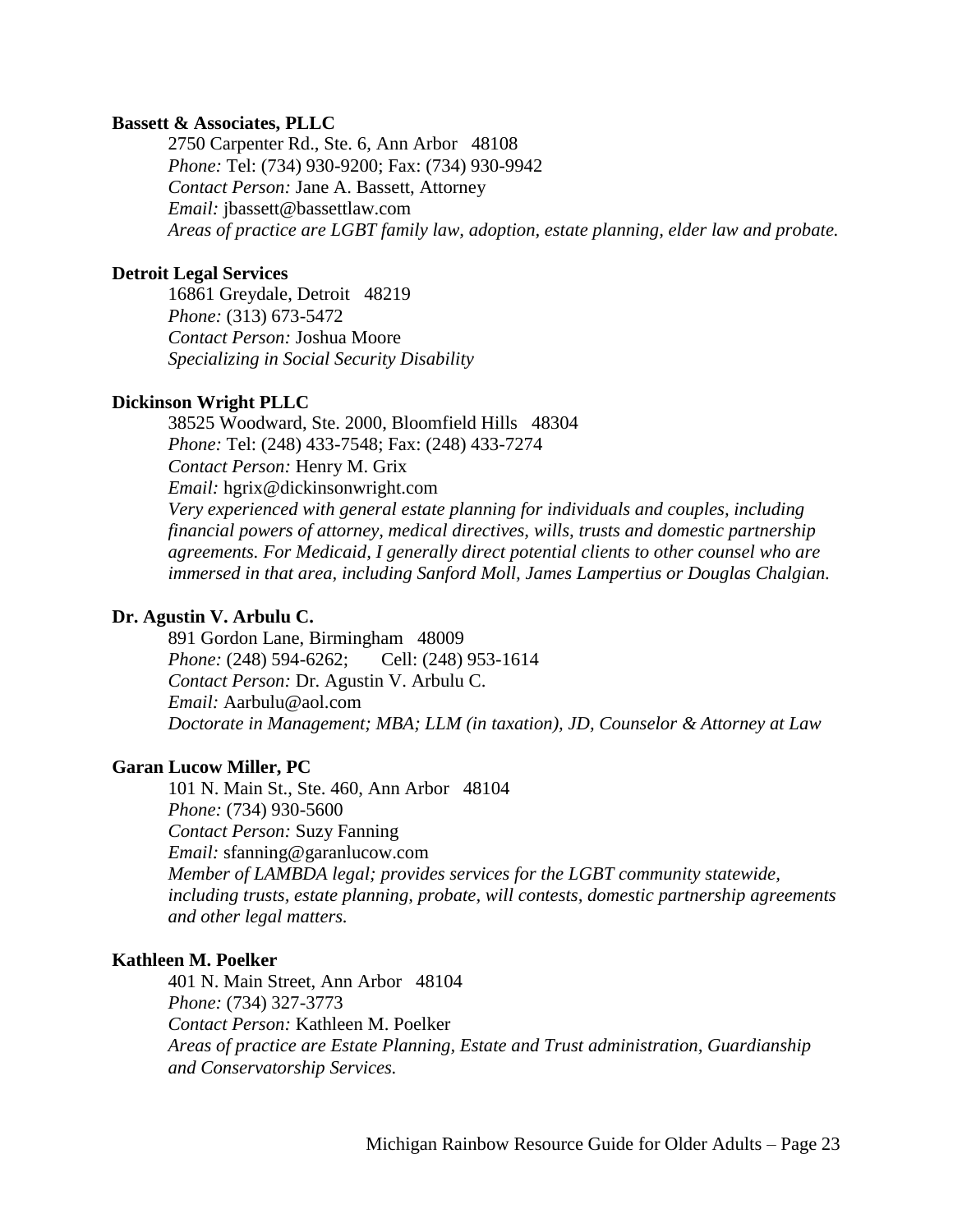# **LADY4JUSTICEPLLC**

20700 Civic Center Dr., Ste. 170, Southfield 48076 *Phone:* 1-877-4-EMPOWER (436-7683) *Contact Person:* Mindy Hitchcock *Website:* www.lady4justice.com *Domestic partnership agreements, joint property agreements, medical powers of attorney (living wills) living trusts, child custody and support issues.*

# **Lawrence S. Pepper, Attorney at Law**

30500 Northwestern Hwy, Ste. 500, Farmington Hills 48334 *Phone:* (248) 932-7600, (248) 851-9421 *Contact Person:* Lawrence S. Pepper *Email:* lpepper@voyager.net *Probate law, administration of estates, and estate planning*

# **Lisa J. Peterson, PLLC**

117 N. First Street, Ste. 104, Ann Arbor 48104 *Phone:* (734) 474-2334 *Contact Person:* Lisa J. Peterson *Email:* lpeterson.law@gmail.com *Areas: Wills, trusts, powers of attorney, real property, and tax considerations related to the estate, Medicaid and Medicare, SSI/SSDI*

# **Lucy R. Benham PLLC**

210 East Third Street, Ste. 204, Royal Oak 48067 *Phone:* Tel: (248) 414-5840; Fax: (248) 414-5842 *Contact Person:* Lucy Benham *Email:* Lucy@lrblaw.com

## **Lynn B. D'Orio**

330 E. Liberty, Ste. 3D, Ann Arbor 48104 *Phone:* Tel: (734) 913-5660; Fax: (734) 913-5643 *Contact Person:* Lynn B. D'Orio *Email:* lynndorio@comcast.net *Divorce, pre- and post-judgment; powers of attorney; abuse and neglect; wills*

# **Miller Canfield**

840 West Long Lake Road, Suite 200, Troy 48098 *Phone:* 248-879-2001 *Contact Person:* Jennifer LaTosch *Email:* [latosch@millercanfield.com](mailto:latosch@millercanfield.com) *Website:* [www.millercanfield.com](http://www.millercanfield.com/)

*Domestic partnership agreements, joint property agreements, medical powers of attorney (living wills) living trusts, estate planning, probate litigation, child custody and support issues.*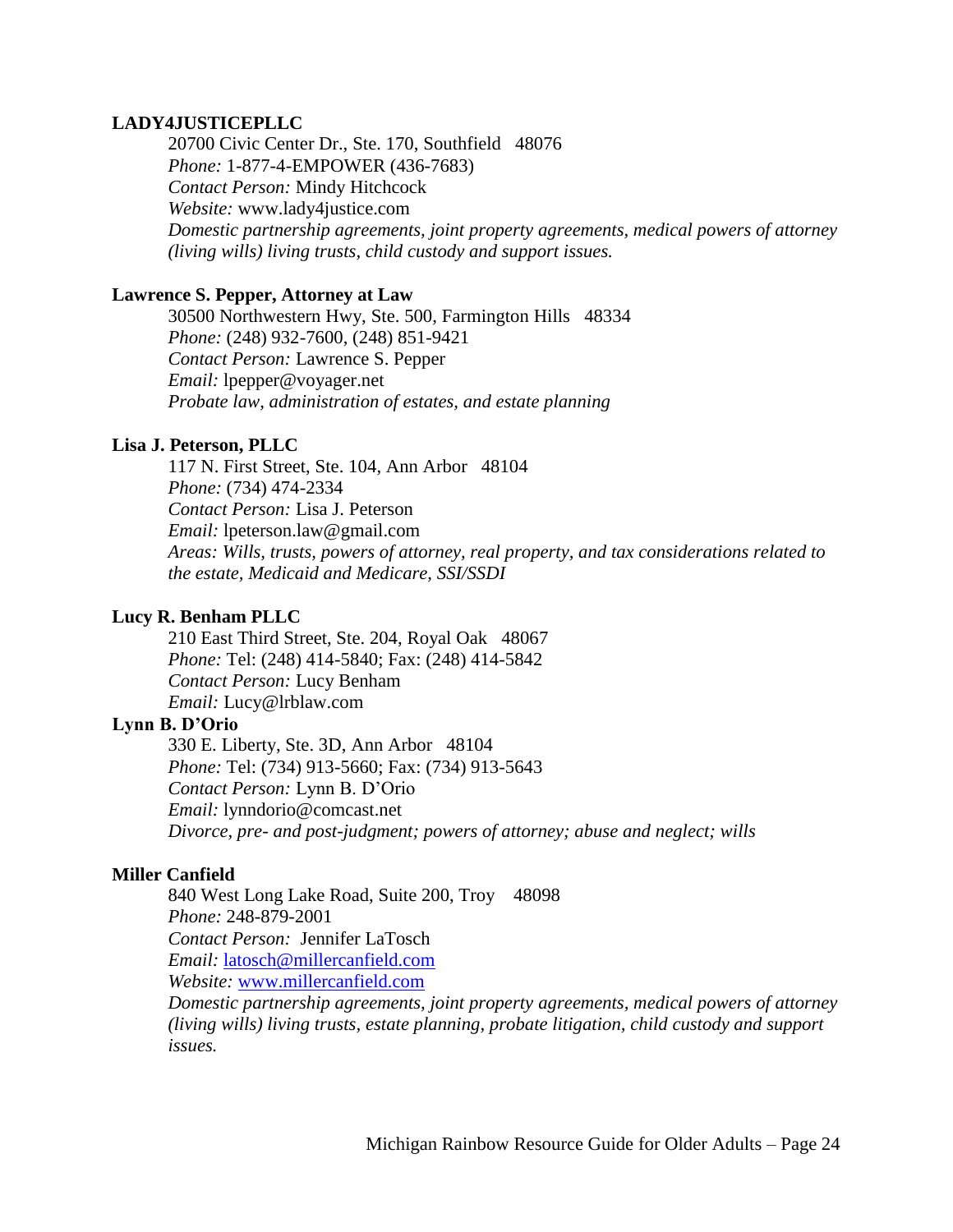## **Rasor Law Firm**

321 S. Williams Street, Royal Oak 48067 *Phone:* (248) 543-9000; Fax: (248) 543-9050 *Contact Person:* Jim Rasor *Email:* jbr@rasorlawfirm.com *Website:* www.rasorlawfirm.com *Auto Accident and All Personal Injury; Divorce/Family Law; Employment Discrimination; Police Misconduct; Commercial Litigation; Social Security Disability; Bankruptcy; Criminal Defense*

## **Schmidt Law Services PLLC**

26681 Woodward Avenue, 20015, Ferndale 48220 *Phone:* (248)764-8584 *Contact Person:* Lisa J. Schmidt

## **Shelton and Deon Law Group**

612 E. Fourth Street, Royal Oak 48067 *Phone:* (248) 494-7444; (248) 494-7445 *Contact Person:* Amanda J. Shelton and Mary K. Deon *Email:* ajs@sheltondeonlawgroup.com *Website:* www.sheltondeonlawgroup.com

#### **Stonewall Bar Association**

P.O. Box 1506, Royal Oak 48068-1506 *Phone:* (313) 578-6812 *Website:* www.michsba.org *A voluntary state-wide professional association of lesbian, gay, bisexual and transgender lawyers and our allies. Provides a visible LGBT presence within the Michigan legal system*

# **Zena Zumeta Mediation Services**

330 E. Liberty St., Ste. 3A, Ann Arbor 48104 *Phone:* Tel (734) 663-1155; Fax (734) 663-0524 *Contact Person:* Zena Zumeta *Email:* info@zenazumetamediation.com *Website:* www.zenazumetamediation.com *Partnership dissolution, divorce, custody, family, elder care, business*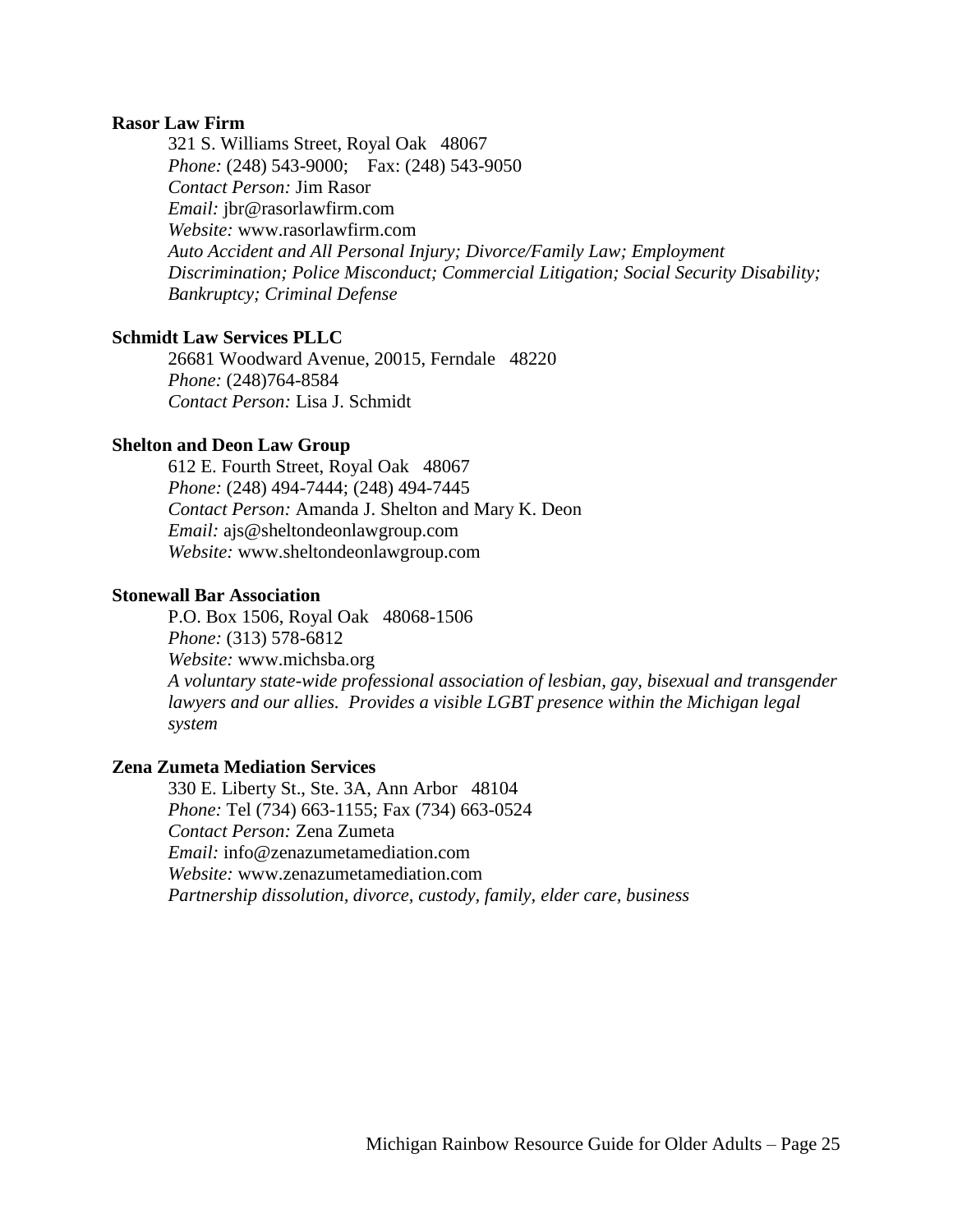# <span id="page-25-0"></span>**LGBT Resources: Detroit Area**

## **Affirmations Community Center**

290 W. Nine Mile Rd., Ferndale 48220 *Phone:* (248) 398-7105; Fax (248) 541-1943 *Email:* info@goaffirmations.org *Website:* [www.goaffirmations.org](http://www.goaffirmations.org/) *Offering a variety of social & support groups for those 45 years of age and better. Groups are designed for older adults who are lesbian, gay, bisexual, transgender or questioning.*

# <span id="page-25-1"></span>**LGBT Resources: Michigan**

# **Equality Michigan**

19641 West Seven Mile Road, Detroit 48219 *Phone:* (313) 537-7000; Fax (313) 537-3379 *Website:* www.EqualityMichigan.org

# **Jewish Gay Network of Michigan**

6600 West Maple Road, West Bloomfield 48322 *Phone:* (248) 432-5661 *Contact Person:* Jewish Community Center *Website:* www.jgnmi.org

## **Jewish Senior Life**

6710 W. Maple Road, West Bloomfield 48322 *Phone:* (248) 661-1836; FAX: (248) 661-1628 *Contact Person:* Tracey Proghovnick, LMSW, CIRS-A *Email:* tproghovnick@jslmi.org *Website:* www.jslmi.org *Director of Information and Referral*

# <span id="page-25-2"></span>**LGBT Resources: National**

# **Association of Gay and Lesbian Psychiatrists (AGLP)**

4514 Chester Avenue, Philadelphia, PA 19143 *Phone:* (215) 222-2800 *Website:* www.aglp.org *Educates and advocates on LGBT mental health issues and provides referrals to LGBTfriendly providers.*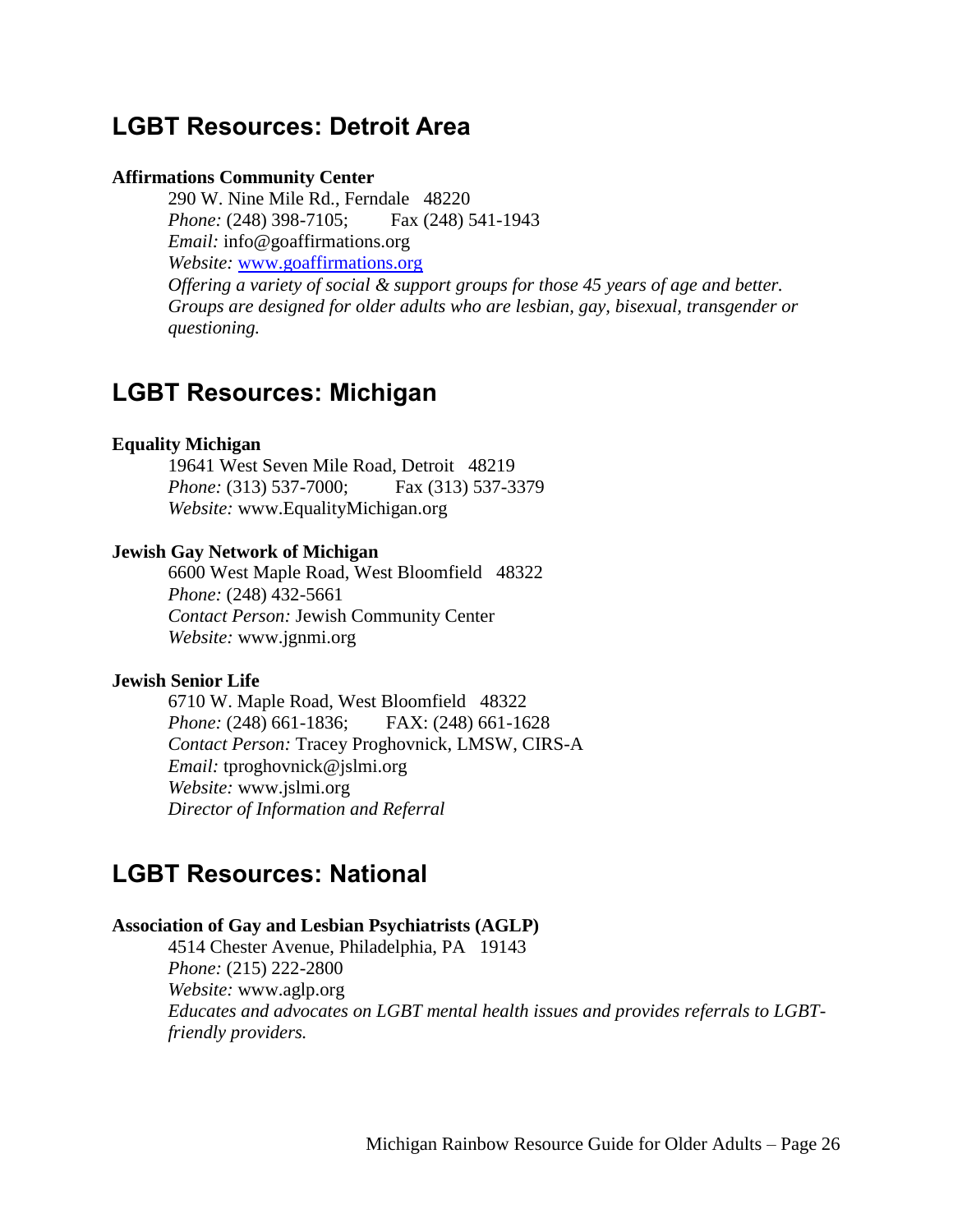#### **Gay and Lesbian Medical Association**

459 Fulton St., Ste. 107, San Francisco, CA 94102 *Phone:* (415) 255-4547 *Website:* www.glma.org *Includes a "find a provider" tool as well as top 10 health issues LGBT individuals should discuss with their medical provider. GLMA also addresses transgender health issues.*

# **Human Rights Campaign (HRC)**

1640 Rhode Island Ave., NW, Washington DC *Phone:* (212) 714-2904; (202) 628-4160 *Website:* www.hrc.org

#### **Immigration Equality**

40 Exchange Place 17th Floor, New York, NY 10005 *Website:* www.immigrationequality.org

#### **Lambda Legal**

11 East Adams, Ste 1008, Chicago, IL 60603-6303 *Phone:* (312) 663-4413 or (866) 542-8336 *Website:* www.lambdalegal.org

*Lambda's Legal Help Desk staff respond directly to members of our communities who are seeking legal information and assistance with discrimination related to sexual orientation, gender identity and expression, and HIV status. To the extent that their resources and priorities allow, Lambda Legal takes on legal representation of callers whose situations present impact litigation issues; for many others, Lambda Legal provides leads to other organizations and practical information that might help them address their problems. They also provide a list of suggested questions to ask a prospective attorney.*

# **National Center for Lesbian Rights**

870 Market Street Suite 370, San Francisco CA 94102 *Phone:* (415) 392-6257

*Website:* www.nclrights.org/

*Provides information on elder law, publications on legal issues, and has an online legal information helpline. NCLR also provides help to attorneys who are representing LGBT clients.*

#### **Services and Advocacy for Gay, Lesbian, Bisexual & Transgender Elders (SAGE)**

305 7th Avenue, 6th Floor, New York, NY 10001 *Phone:* (212) 741-2247; Fax (212) 366-1947 E*mail:* info@sageusa.org *Website:* www.sageusa.org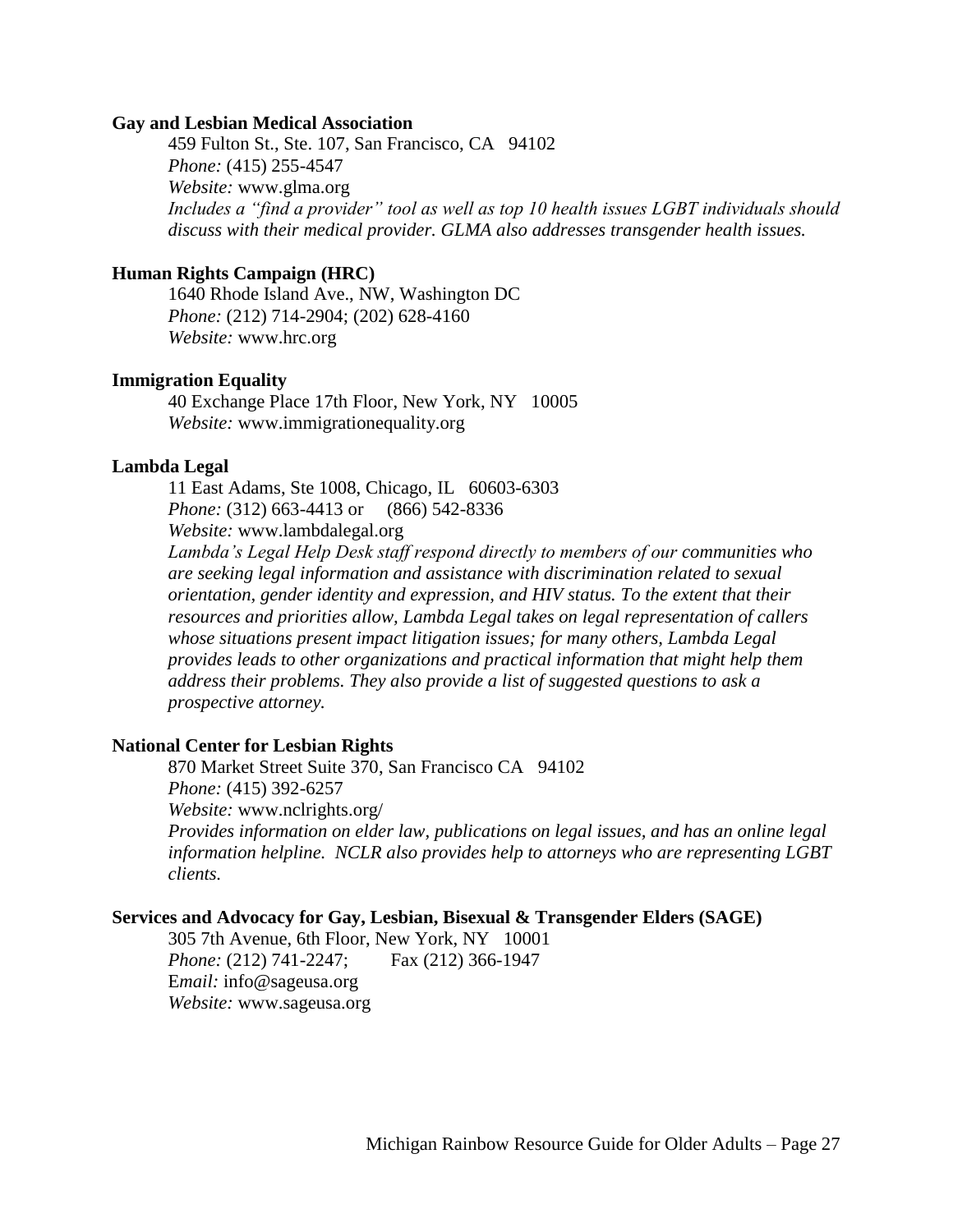#### **The American Society on Aging's LGBT Aging Issues Network**

833 Market Street, Ste 511, San Francisco, CA 94103 *Phone:* (415) 974-9600 *Website:* www.asaging.org/constituent\_groups/lain/ *Works to raise awareness about the concerns of lesbian, gay, bisexual and transgender (LGBT) elders and about the unique barriers they encounter in gaining access to housing, healthcare, long-term care and other needed services.*

# <span id="page-27-0"></span>**Miscellaneous: Computer Repair**

#### **MBS Computer Repair**

38045 Mound Rd., Sterling Heights 48310 *Phone:* (586) 292-9429 *Contact Person:* Dr. Phil *Email:* phil\_newman@att.net *Website:* www.mbs-computerrepair.com *Spdcializes in all of your computer needs; appointments available..*

# <span id="page-27-1"></span>**Moving/Relocation Services**

# **Professional Movers.com**

*Phone:* (248) 926-9999

*Contact Person:* Daniel Rickenback, LGBT Professional Moving Consultant *Professional Movers.com is a full service moving company serving people of all sexual orientations and gender identities. As a result, we are often recognized as Michigan's most trusted and referred LGBT friendly moving company.Professional Movers.com is a nationally recognized pioneer in the delicate art of senior relocation. We focus on the often overwhelming and traumatic issues seniors and their families face when moving. As one of the oldest and largest senior relocation firms in Michigan, our company has been featured in Corp! Magazine, and in the Customer Service Book, "Who's Your Gladys?."*

# <span id="page-27-2"></span>**Pet Care**

#### **Priority Pets**

19785 West 12 Mile Rd., #320, Southfield 48076 *Phone:* (248) 595-4043; FAX: (248) 552-3782 *Contact Person:* Adrienne Murdah *Email:* isabelaudrey@aol.com *Website:* www.isabelaudrey.com *Petcare, sitting, dog walking*